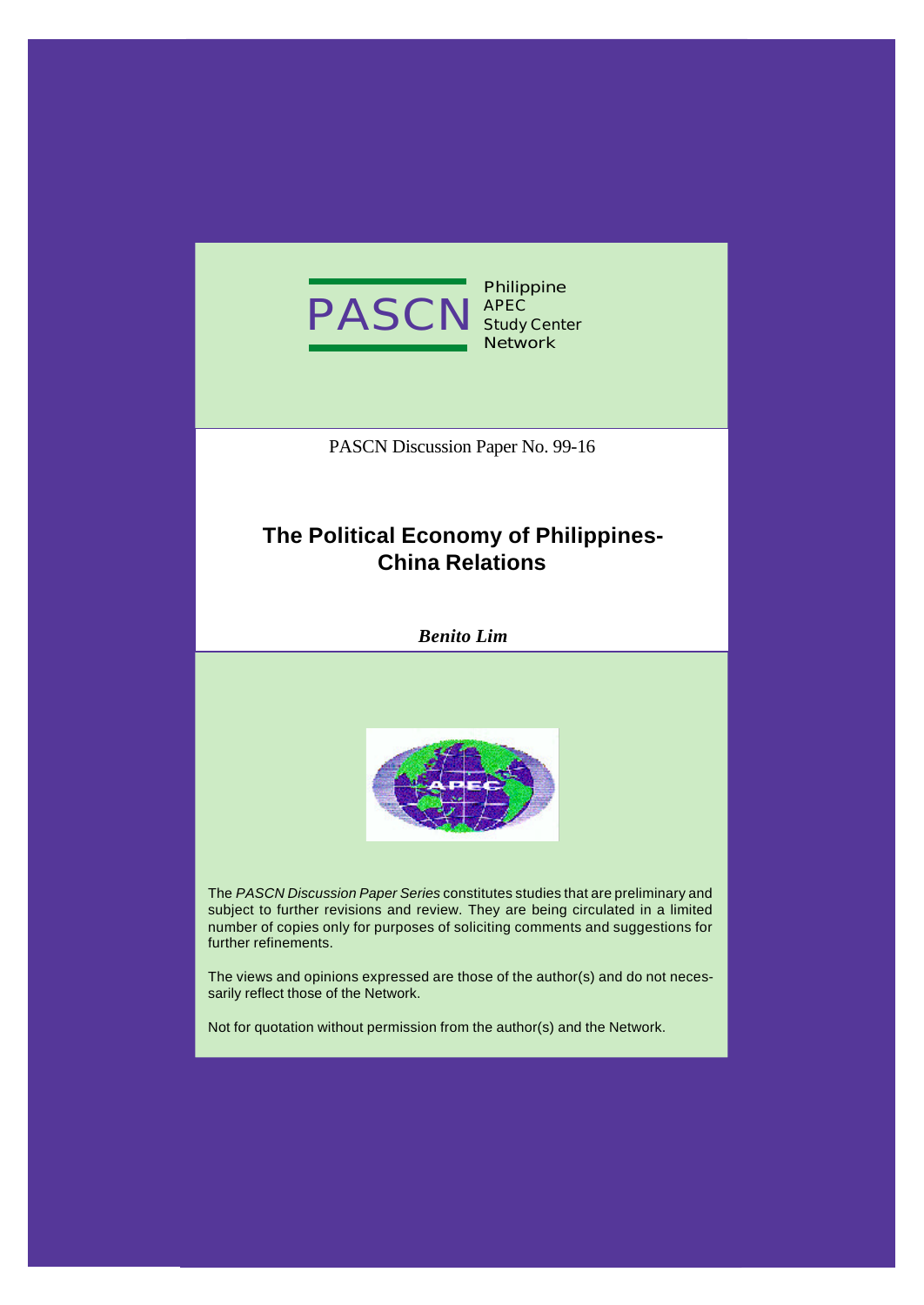

**PHILIPPINE** S TUDY C ENTER **NETWORK** 

PASCN Discussion Paper No. 99-16

# **The Political Economy of Philippines-China Relations**

## *Benito Lim*

University of the Philippines

September 1999

The *PASCN Discussion Paper Series* constitutes studies that are preliminary and subject to further revisions and review. They are being circulated in a limited number of copies only for purposes of soliciting comments and suggestions for further refinements.

The views and opinions expressed are those of the author(s) and do not necessarily reflect those of the Network.

Not for quotation without permission from the author(s) and the Network.

For comments, suggestions or further inquiries, please contact:

**The PASCN Secretariat** Philippine Institute for Development Studies NEDA sa Makati Building, 106 Amorsolo Street Legaspi Village, Makati City, Philippines Tel. Nos. 893-9588 and 892-5817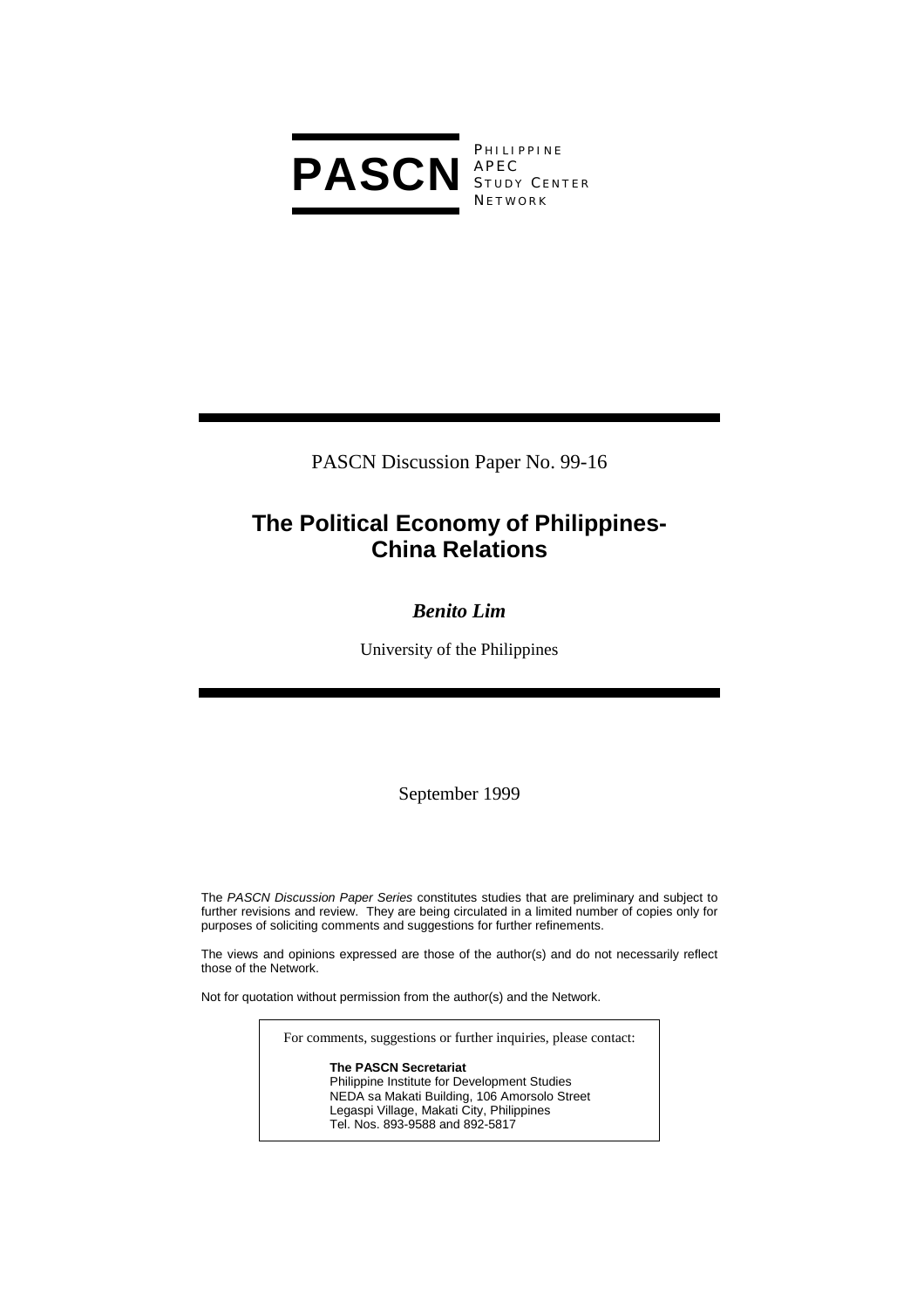# **CONTENTS**

| Abstract                                          | 1              |
|---------------------------------------------------|----------------|
| <b>Pre-Colonial Political Economy</b>             | $\overline{2}$ |
| <b>Political Economy Under Spain</b>              | 3              |
| Political Economy Under the US                    | 5              |
| <b>Political Economy After Independence</b>       | 6              |
| Political Economy Under the Marcos Government     | 7              |
| Political Economy Under the Aquino Administration | 12             |
| Political Economy Under the Ramos Administration  | 18             |
| FDI into China                                    | 21             |
| Conclusion                                        | 24             |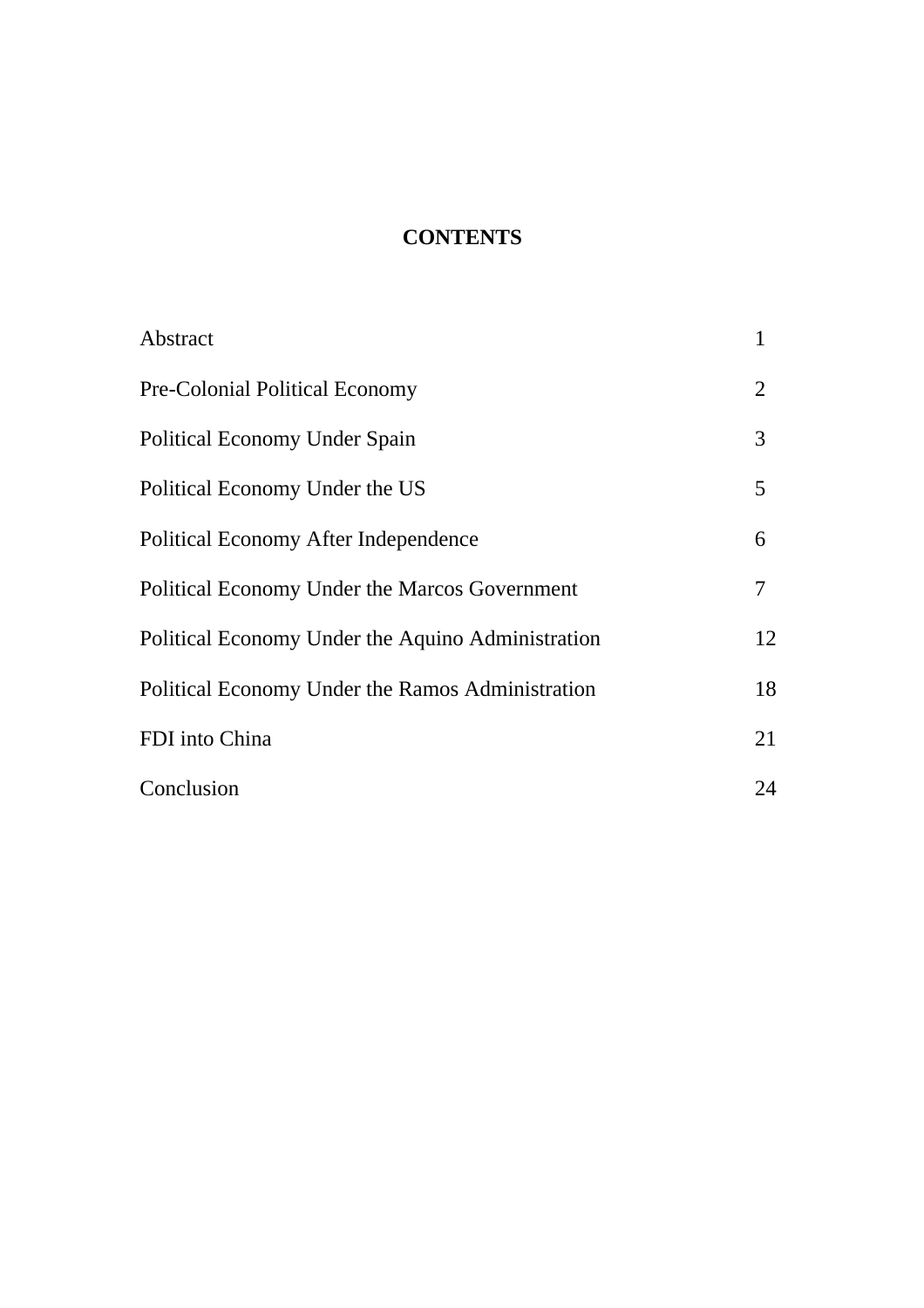## Benito Lim

#### **Abstract:**

 $\overline{a}$ 

Early history of Philippines-China economic relations  $(10<sup>th</sup>-17<sup>th</sup>$  C) showed that there were many instances when good political relations often led to good economic relations. There was direct and regular trade. It was extensive and covered large portions of the Philippine archipelago and neighboring Southeast Asia. Conducted in a friendly manner, under the aegis of what the Chinese imperial court called "Vassal tributary missions," it benefited the Filipino traders on the whole. Recent history has revealed that President Marcos followed good political relations with the PRC. Philippine colonial history  $(17<sup>th</sup> - 19<sup>th</sup> C)$  however was characterized by bad political relations. Spanish colonial policy was discriminatory against the Chinese but regardless of all kinds of impediments placed on the Chinese traders, these did not necessarily impede business relations. Vigorous commercial relations continued since they served the needs of rival parties. Spanish colonial administrators despite their fear of the Chinese as a threat to their colonial outpost, learned to coexist and cooperate with the Chinese who were indispensable economic instruments in preserving and sustaining the colonial economy. American (1902-1945) discriminatory laws against the Chinese, did not deter them from active participation in the Philippine economy. Economic relations with China was suspended during World War II and continued until 1970. Trade with China became more vigorous after diplomatic relations in 1975. During the Aquino administration, when it focused its attention on Taiwan, trade volume with China plummeted significantly. The 1995- 1998 China-Philippine trade and investment data have shown that positive economic policies such as trade liberalization and investment incentives can bring about good economic relations despite political tensions brought about by conflicting claims over the Mischief Reef.

<sup>∗</sup> This study is part of the research project "China and Its Implication to the Asia Pacific", funded in whole by the Philippine APEC Study Center Network (PASCN).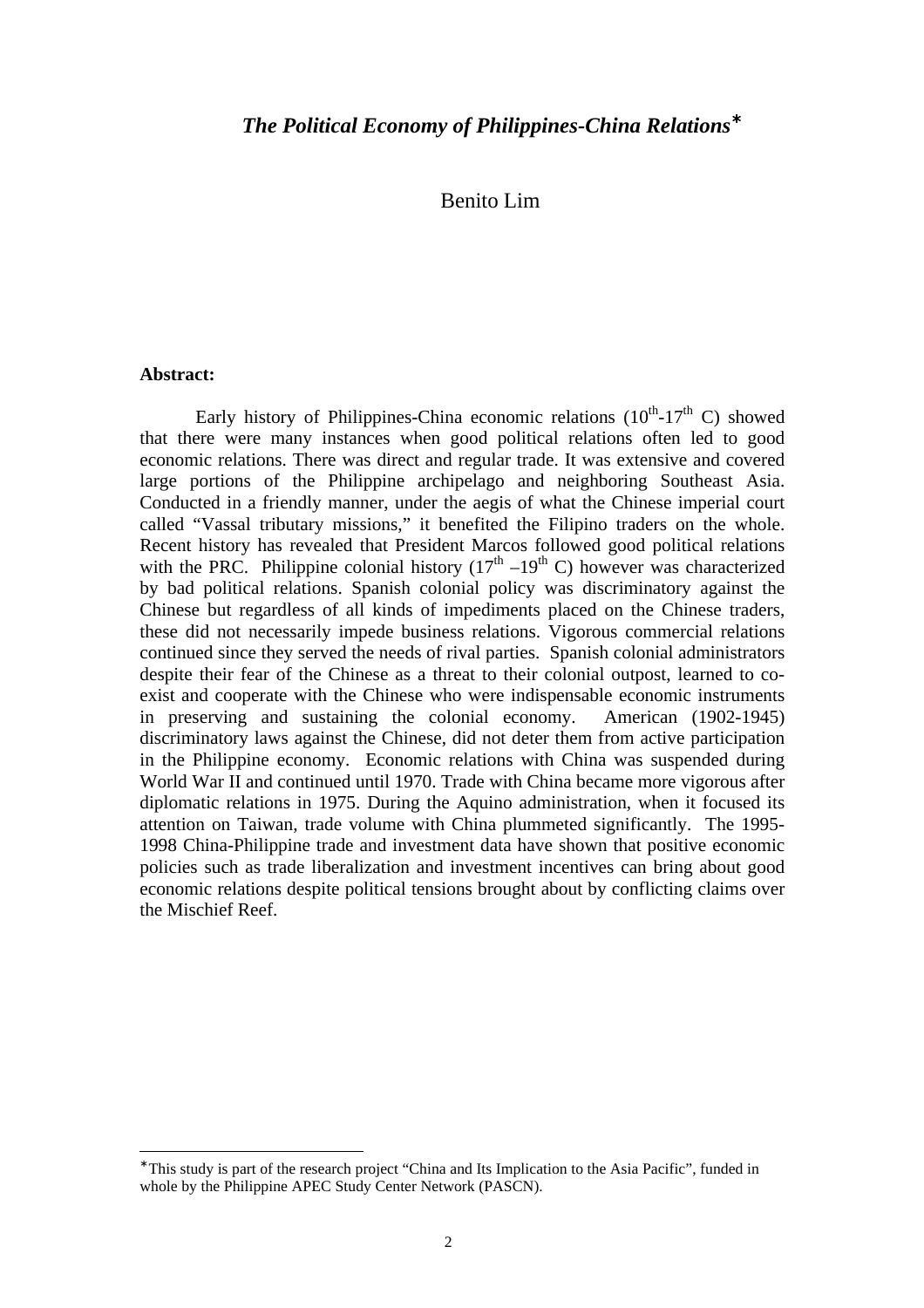## Benito Lim

It appears that for over one thousand years of recorded history, the direction and improvement in economic relations between the Philippines and China*<sup>1</sup>* have been dictated, molded and forged by good or bad political considerations. There were of course some historical developments that challenged the merit of this observation. Whether the observation that good political relations lead to good economic relations or vice versa, and the applicability of this observation on contemporary times, is the concern of this paper.

For instance, since 1995, the political conflict between China and the Philippines over the Mischief Reef, has occupied media headlines for over three years. The perception of majority of our political leaders and the molders of public opinion as expressed in the mass media is that Chinese occupation of the Mischief Reef is bad politics. The next question is, did it have adverse effects on the commercial relations between the Philippines and China?

#### *Pre-Colonial Political Economy*:

From the very beginning of Philippine trade with China, the good trade relations between Philippine chieftains and Chinese traders were forged on the basis of good political relations.

Chinese records show that regular and active trade between China and the Philippines took place only in the tenth century. Earlier trade between China and the Philippines had to be transacted mainly through the Champa (Vietnam) coast.<sup>2</sup> But Mai-i (Mindoro) traders who previously went through Vietnam before proceeding to China decided in 972 to circumvent Vietnam and instead to trade directly with China by sailing into Canton.<sup>3</sup> In order to do so, Mindoro traders had to secure the blessing of the Chinese emperor with a tribute mission. They gifted the emperor with exotic gifts like pearls, frankincense, myrrh, and colorful animals. Thereafter Mindoro delegation was treated as state guests and enlisted as feudatory princes of the empire. They were bestowed with corresponding seals and patents of office.

No doubt, the ceremonial acknowledgment of Chinese imperial suzerainty by tributary missions was good politics, it was in turn rewarded by the grant of accreditation to Mindoro traders to engage in direct commercial activities with China.

<sup>∗</sup> This study is part of the research project "China and Its Implication to the Asia Pacific", funded in whole by the Philippine APEC Study Center Network (PASCN).

<sup>&</sup>lt;sup>1</sup> Philippines-China relations as used in this paper cover not only commercial relations between the two countries but include the economic role of the Chinese in the Philippines.

<sup>2</sup> William Henry Scott, "Filipinos in China Before 1500," *Asian Studies,* April, August, December, 1983, pp.1-19.

 $3$  Scott, p.2.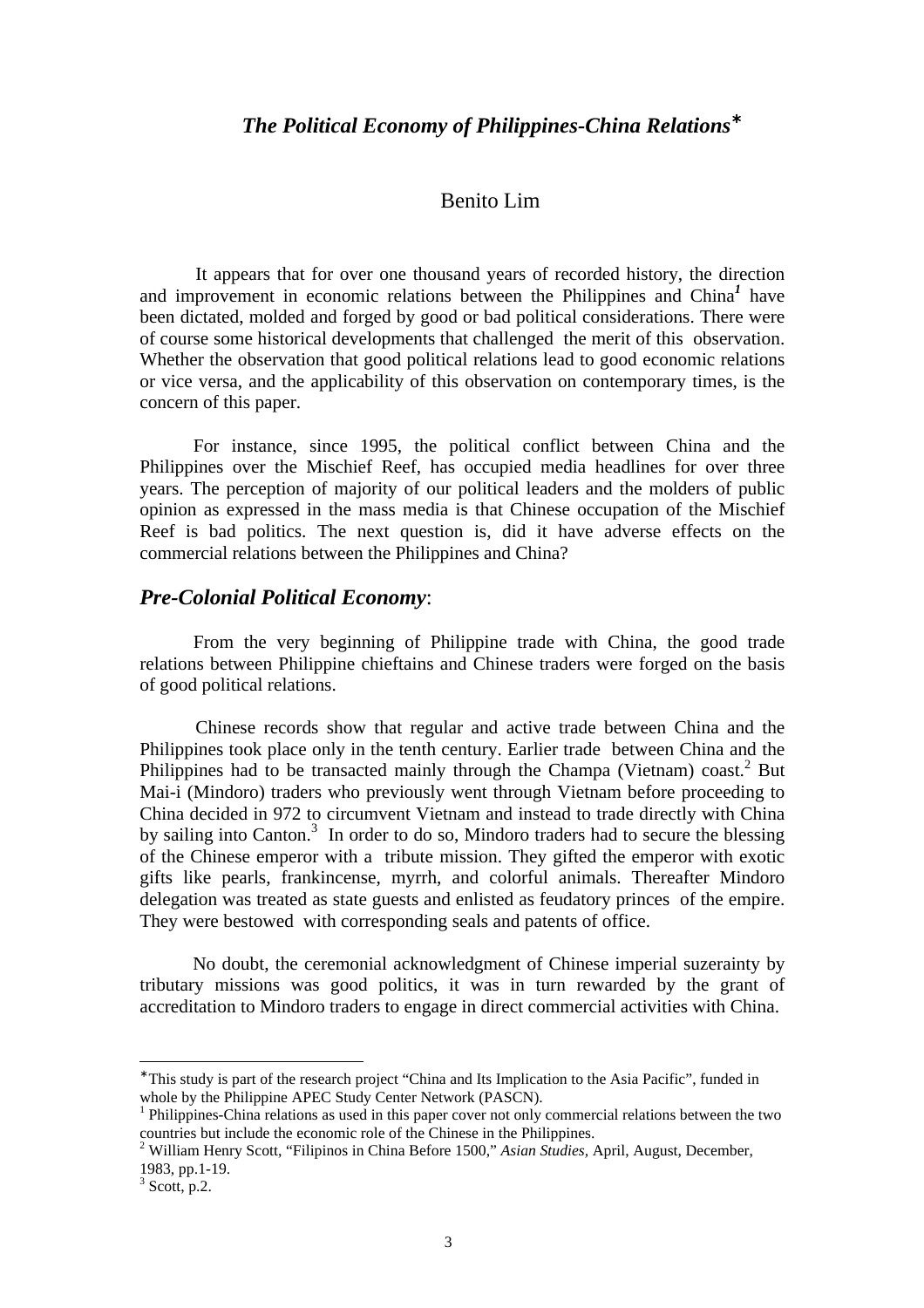Economic exchanges with the southern countries were so lucrative and extensive that in 972 the first emperor of Sung Dynasty established offices of maritime trade in Kwangchow, Hangchow, and Minchow with separate superintendents to deal with all Arab, Achen, Java, Borneo, Ma-i (Mindoro), and Srivijaya "barbarians."<sup>4</sup>

Indeed good Sulu political relations and cooperation with China which dated back to the Yuan dynasty  $(1278-1368)$ .<sup>5</sup> The Sulu missions had convinced the Chinese to view Sulu as an equal of Malacca. With Chinese co-operation, Sulu subsequently became an international emporium.

Since trade missions were viewed by the Chinese as diplomatic initiatives, the Butuan missions can be viewed as the beginning of official relations between the Philippines and China. The residence of Paduka Batara's heirs in Techow, can in fact be interpreted as the first Philippine embassy in China. More importantly, from the standpoint of the Philippine side, the Mai-i trade mission, the Butuan and Sulu missions were attempts by separate Philippine chieftains or polities not only to bypass Champa as a trade entrepot but to establish themselves as new centers of international trade.

Luzon ships were also plying the Manila, Fujian, Timor, and Malacca route during this period. By this time, the *tung-yang chen-lu,* the eastern route from the South China Sea to Sulu, Borneo, and the Moluccas was fairly well established.<sup>6</sup>

### *Political economy under Spain*:

Thus by the time of Magellan's arrival to the Philippines in the  $16<sup>th</sup>$  century, regular trade and cultural contacts between China and the Philippines was firmly instituted. But the flourishing trade between Filipinos and Chinese deteriorated by the late  $16<sup>th</sup>$  to the  $17<sup>th</sup>$  century. The entry of the Spanish colonial government interposed restrictions to direct Philippines-China trade. The Spaniards sought to monopolize and capture for themselves trade and commerce, and to direct it towards her colonies in the Americas and to Spain in what is known as the Manila-Acapulco or Galleon trade 1565-1815.<sup>7</sup> In the process, the Spaniards took over much of Philippines-China trade to the exclusion of the native Filipino traders and merchants. Moreover, whereas before several Philippine ports were active in the international trade, the Spaniards closed all other ports and concentrated trade in their fortress city of Manila.

To the Spanish colonial officials, the Philippines was a small part of a grand dream of Spain to control if not conquer most of Asia, but above all China.<sup>8</sup>

<sup>4</sup> *Sung Shih, Monographs (Chih),* cited by Scott.

<sup>&</sup>lt;sup>5</sup> See Wu Ching-hong, "A Study of Reference to the Philippines in the Chinese Sources from Earliest Times the Ming Dynasty" *Philippine Social Sciences and Humanities Review, 24* (University of the Philippines, Quezon City, 1959) pp. 1-181.

<sup>&</sup>lt;sup>6</sup> Wu Ching-hong, "Supplements to a Study of References to the Philippines in Chinese Sources from Earliest Times to the Ming Dynasty," *University of Manila Journal of East Asiatic Studies,* 7(1958), pp.307-393.

<sup>7</sup> See William Lyle Schurz, *The Manila Galleon* (New York: E.P. Dutton and Co., Inc. 1939.

<sup>8</sup> See Martin Nonse, *General History of the Philippines Part I Vol. 1, The Discovery of the Philippines,* Manila, 1986.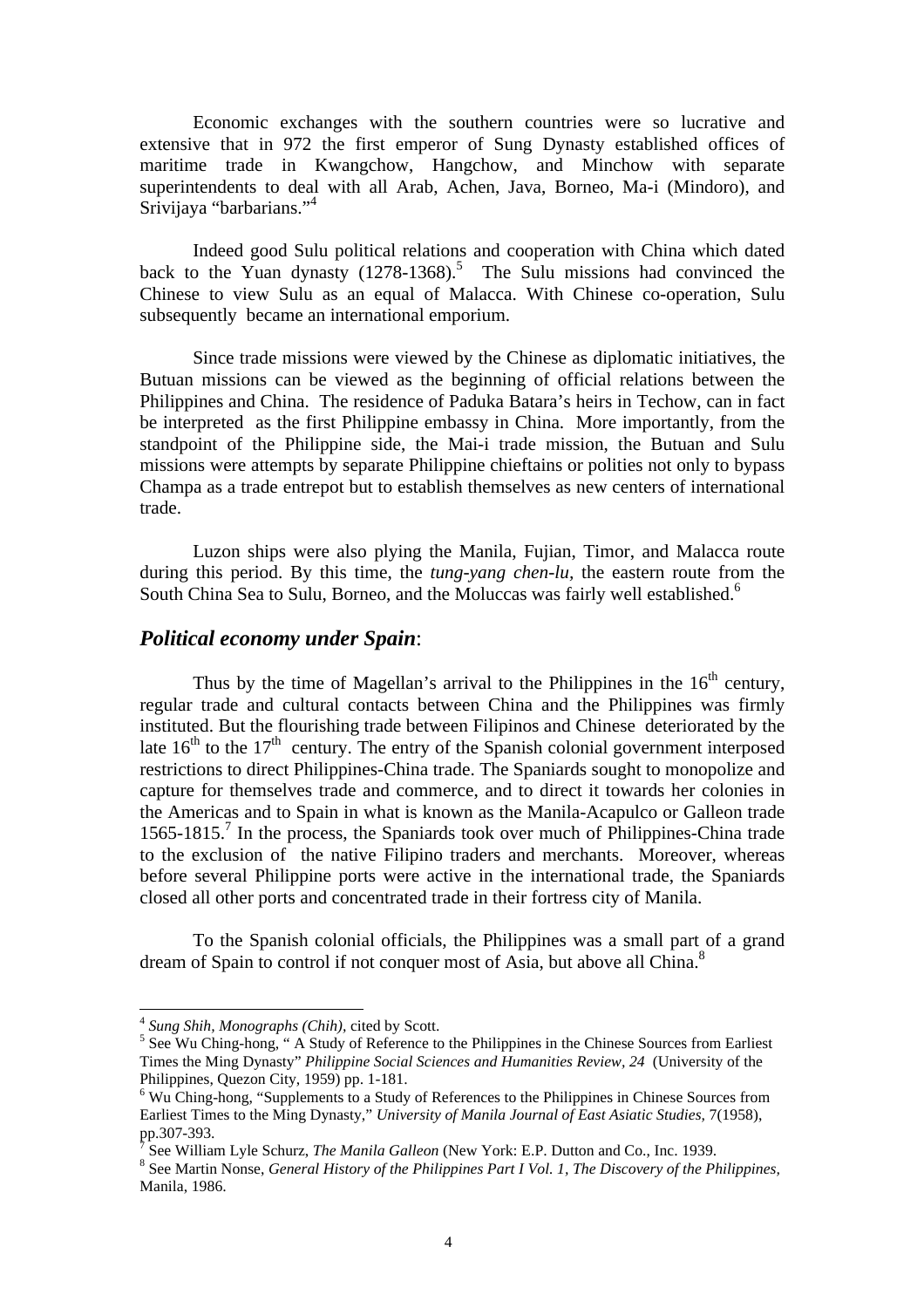In 1573, Diego de Artiega wrote the Spanish crown for permission to survey China preparatory to trade and future conquest.<sup>9</sup> Governor Aguilar told the Spanish Council in the mainland that a well trained battalion could defeat the Chinese armies.<sup>10</sup> However in 1586 when Governor Santiago de Vera proposed to the King the annexation of China to the Spanish empire, the King disapproved of his plan and instead asked him to win the friendship of the Chinese.<sup>11</sup>

Discouraged from their plans of conquest, the Spanish governors in the Philippines pursued direct trade with China. Antonio de Morga, president of the Royal Audencia in 1609, proposed direct trade. He argued that direct trade would not only win Chinese goodwill but obstruct Chinese threat. Direct trade was perceived as the means for the Spanish traders in Manila to control prices of imported Chinese goods. Unfortunately for the Spaniards, the Chinese already had earlier arrangements with other Europeans. The Portuguese, French, and Dutch had already established factories in Canton and Macao.

Unable to pursue plans of conquest and direct trade with China, the Spaniards settled for dealing with the Chinese traders as the middlemen. This arrangement led to an increased number of Chinese merchants and émigrés to the Philippines. It also allowed the Chinese to maintain a dominant position in the economy of the Philippines. This trade arrangement eventually became one end of Manila's entrepot trade, wherein Chinese goods, especially silk, were traded for Mexican silver dollars.<sup>12</sup> As a consequence, Spain was forced to pursue a policy of compromise that allowed Chinese entry to the Philippines and play a dominant role in Philippine business activities. In exchange, the Spaniards relaxed its immigration rules, allowed the entry of more Chinese. But this arrangement, while it placed the Chinese in a dominant role in the economy of the Philippines, did not allow the Chinese to enjoy equal status with the Spaniards. Indeed the Spaniards restricted Chinese movement, Chinese residence and Chinese trading to only designated parts in the Philippines. The Spaniards also imposed heavy taxes on the Chinese and required them to render labor on colonial building and construction projects. As a consequence, the political collaboration between the Spaniards and the Chinese traders was characterized by bad faith, lack of trust and betrayals.

Regardless of iniquitous and harsh conditions, the Chinese in the Philippines increased. In 1570, there were about 140 Chinese in Manila, twenty years later, the number increased to 4,000. By 1600 there were over 26,000. In 1603 when the Chinese staged an insurrection, about 24,000 Chinese were slaughtered and only 1,500 were left. During the second Chinese insurrection in 1639, another 23,000 were killed. Ten years after, the population in the *Parian* rose to 15,000. Much of the increase in Chinese populations could also be explained by the lack of political will and failure by lower echelon bureaucratic authorities to implement immigration restrictions and deportation orders.

<sup>9</sup> William Lyle Schurz, *The Manila Galleon* (New York: E.P. Dutton and Co., Inc. 1939), p.69.

<sup>&</sup>lt;sup>10</sup> Ibid., p 68.

<sup>&</sup>lt;sup>11</sup> Santiago de Vera, "Memorial to the Council," July 26, 1586, Blair and Robertson, Vol. 6, pp. 197-229.

 $12$  Schurz, p. 73-74.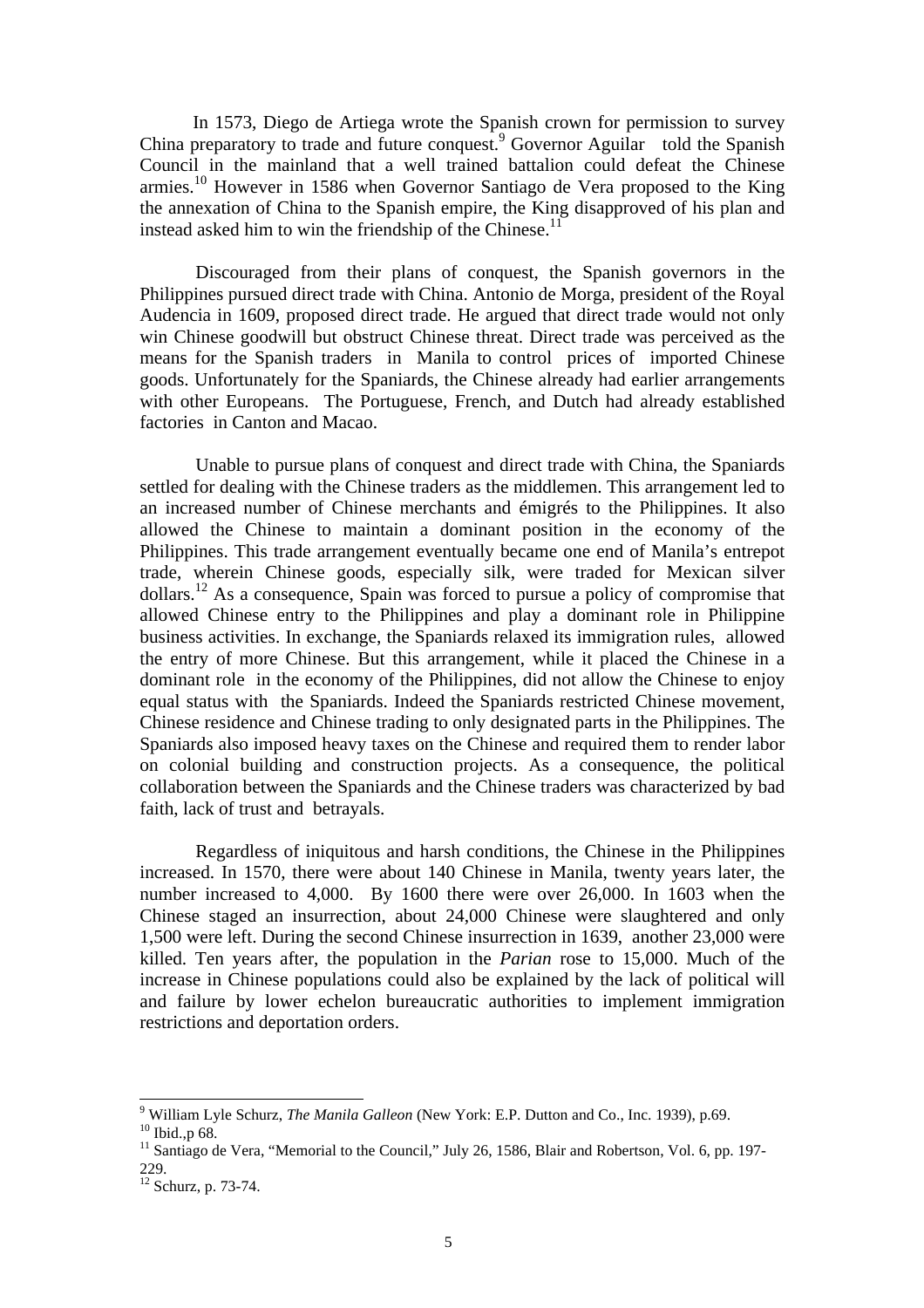Despite intermittent massacres trade and commercial networks were continued. The Spaniards and the Chinese not only co-existed but depended on each other to maintain a viable and lucrative commercial relationship, albeit, uneasily. Although most Spaniards hated the Chinese, they could not manage the colony's economy without them. The Spanish bureaucracy relied on trade and other commercial activities with China and the Chinese as a source of income for the annual subsidy of the Spanish colonial bureaucracy which was sorely inadequate, and it often arrived late or not at all. The Chinese, for their part, needed the Philippine market to ply their trade. This uneasy political compromise was maintained by the Spaniards for over 250 years of its colonial history. The long fitful history of this partnership revealed political policies from higher colonial authorities were subverted by the rank and file for personal considerations and economic gains.

But Spanish political relations with China were not totally bad. In 1858 the Spaniards tried again, after failures in 1820 and 1840, to negotiate with China to facilitate Chinese immigration to the Philippines and to provide favorable trade arrangements. By 1864, the Chinese entered into a treaty with Spain to allow more favors to Spanish ships at Chinese ports. In return, Spain granted the most favored nation treatment to Chinese merchants coming to the Philippines.

Despite the treaty of 1864, trade between the Philippines and China during the second half of the nineteenth century saw a decline compared to Philippine trade with Great Britain and the United States.<sup>13</sup> However if we look at Philippines-China trade statistics over the years, it remained relatively constant from 1850 to 1872. After 1872, there was a decline of Philippine exports to China. No doubt, when the other Western traders started to join the Manila-China trade, they cut into the pre-existing junk trade. Indeed by 1870, junks stopped going to Manila, although some went to other Philippine ports.

This clearly indicates that, contrary to widespread expectations, good political relations did not always lead, to good commercial relations.

#### *Political Economy under the U.S.*:

 $\overline{a}$ 

When the United States took over the Philippine government by virtue of the Treaty of Paris of 1898, the American colonial administrators tightened further the Spanish discriminatory laws against the Chinese. The first few proclamations were the implementation in the Philippines of the Exclusion Law applying to the Chinese in the United States. They also abolished the *Gremio de Chinos* as well as the positions of the *cabecillas* and *governadorcillos*. These were positions given to the Chinese by Spanish authorities to help the Spanish colonial government in collecting taxes from their fellow Chinese. It also allowed the Chinese to settle problems and differences among themselves.

The US Congress in 1902 formally extended the Exclusion Law to the Philippines, despite the immediate protest of the Chinese Consul. The law which prohibited Chinese immigration to the Philippines, was intended mainly to regulate

<sup>&</sup>lt;sup>13</sup> See Benito F. Legarda, "Foreign Trade, Economic Change, and Entrepreneurship in the Nineteenth Century Philippines," Ph.D. dissertation, Harvard, 1955.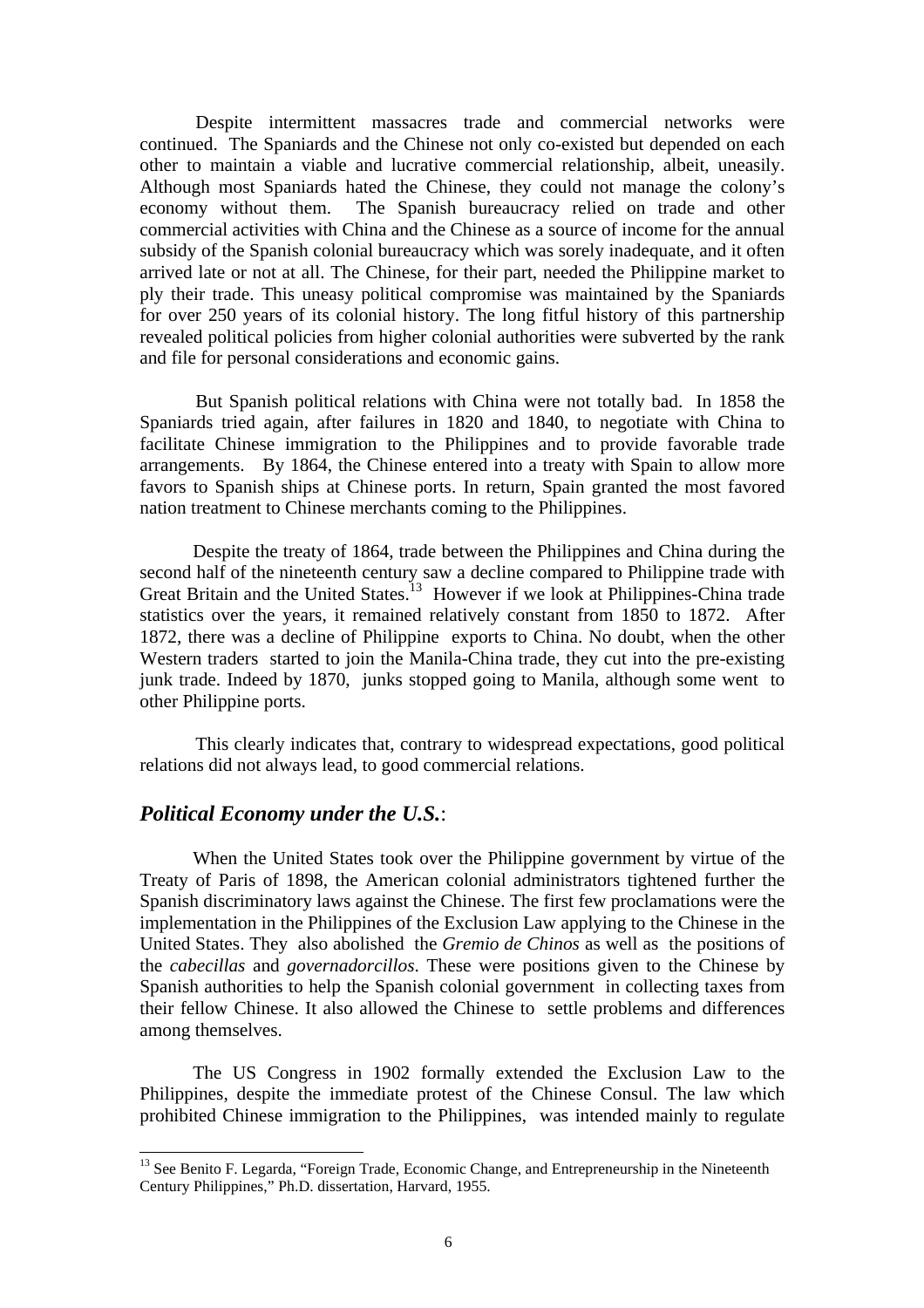Chinese economic role in the Philippines and hence Philippines-China trade relations. These developments plus American desire to keep the Philippines as its exclusive market, led to a decline the volume of trade between China and the Philippines.

However, in 1904, when the Americans successfully subdued Filipino armed resistance to the U.S. rule in Manila, commerce and industry started to flourish. The application of the Chinese Exclusion Law in the Philippines did not reduce the number of Chinese. On the contrary, the number of Chinese increased by threefold between 1903 and 1909. Although the increase in the number of Chinese was due to the American colonial government's need for both coolie and skilled labor, these new immigrants eventually became middle men of American imports and traders. The Exclusion Law which was bad politics and which failed to anticipate the manpower and other economic needs of American colonial officials. This led American immigration officers in the face of reality, as with their Spanish predecessors, to look the other way on the rampant practice of illegal Chinese entrants who came in as relatives of the legitimate Chinese residents in the Philippines. This started the entry of Chinese who had to recourse to the use of two names in immigration documents. The first were legal names or the names of their sponsors that appeared on their immigration papers, and while their second were aliases, their real names in China.

But political and legal differences notwithstanding, the total Chinese investments in the Philippines in 1939 reached \$100 million, second only to US investment of US \$331 million. That same year, the Chinese government opened a branch of the Bank of Communications in Manila. The bank financed many of Chinese mercantile and industrial activities in Manila as well as in the remotest places in the Philippines.

Trade between China and the Philippines came to a complete halt during WWII and was resumed in 1945. The trade figure for 1945-1946 was \$40 million.

Philippine colonial history has shown that the Philippines-China commercial relations survived and flourished despite a hostile colonial government and intermittent rebellions by Chinese traders and workers when conditions became unbearable. These sporadic uprisings were caused by a combination of discriminatory immigration laws, excessive tax and labor levies imposed by the colonial government and extraction of exorbitant bribes by rank and file colonial bureaucrats. However, inspite of all these negative practices, the market forces were stronger than the political policies of the colonial governments. Discriminatory domestic laws did obstruct commercial activities but may have intensified consumer demands for Chinese goods and products. Market forces, revenue needs of the colonial government and personal greed of the law enforcers ran counter to stated government policies.

### *Political Economy after Independence*:

The Philippines-China commercial relations was suspended after the Chinese Communist Party captured political power in China on October 1, 1949. In the same year, the Philippines immediately instituted anti-Communist policies which isolated China from the rest of the "free world," prohibited Chinese immigration and banned travel to or from China. At the same time the Philippine government signed an agreement with Taiwan on trade relations, exchange of specialists, and information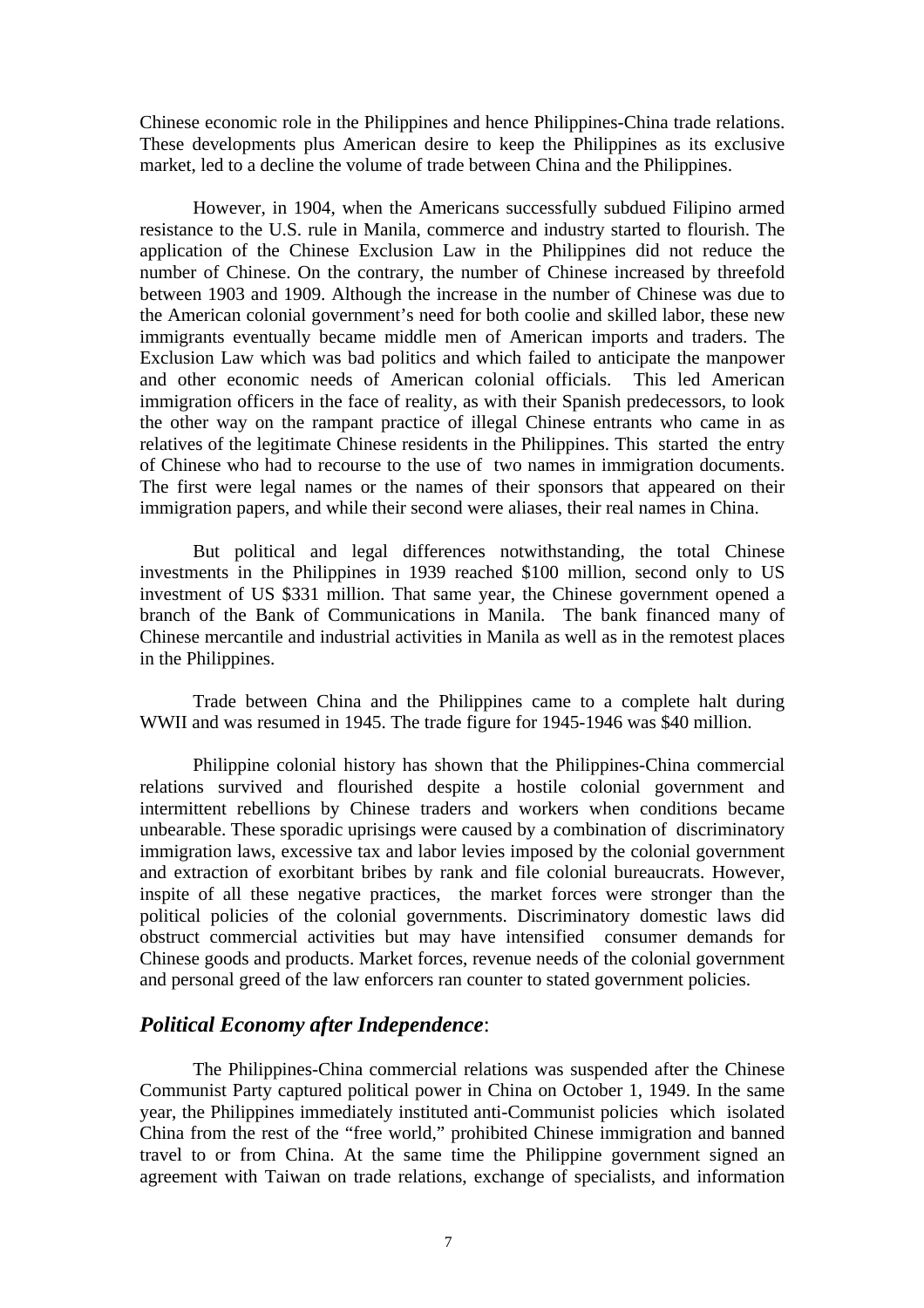which led to our very close ideological and economic partnership with Taiwan.<sup>14</sup> In 1956, President of Carlos P. Garcia opened a Philippine Embassy in Taiwan.

During the early days of the Cold War, this political and economic arrangement was not questioned. Furthermore, the Philippines considered partnership with the U.S. and its allies as the only assurance for its survival. The Philippines agreed to play down its growing economic friction with the U.S. due to the unequal terms of trade as stipulated in the Laurel-Langley agreement. Although many Filipino leaders could no longer tolerate what they considered as unfair American trade policy, they refrained from pursuing trade disputes lest it jeopardized our security alliance with the U.S. Their position at the time was to wait until the Laurel-Langley agreement expired.

## *Political Economy under the Marcos Government*:

When President Ferdinand Marcos opened diplomatic relations with China in 1975, nearly after a quarter of a century, commercial relations with China were renewed.

Since his election as President in 1965, President Marcos had initiated a program to review Philippine foreign policy. One of the key points of the new policy called for a closer study of Asia and for the Philippines to accelerate trade with other Asian and socialist countries. The Philippines' primary trading partner was, the U.S., and trade with her was on the decline. The downtrend in Philippine-U.S. trade together with near expiration of the Laurel-Langley Trade Agreement, and compounded by the oil crisis of 1973, forced Marcos to search for new markets and alternative trade partners. The Marcos government saw in socialist countries new markets and wider scope of economic possibilities that could also put an end to the "special relations" with the U.S. Thus the opportunity for new business ventures led to the formulation of new foreign policy. Thus the Marcos government prepared the country for the establishment of diplomatic ties with China and the Soviet Union.

To facilitate the search for new markets, in 1966 President Marcos lifted the travel ban on Philippine citizens to socialist countries. He argued before Congress that the lifting of the travel ban would make some of our countrymen who traveled to Russia and China, "a bit wiser":

We adopted a liberal view on travel to communist countries. This gave some of our countrymen a chance to see for themselves what economists call the Russian and Chinese models. These travelers returned, I think, a bit wiser, and they are probably much wiser because of recent developments in the Chinese mainland.

On January 27, 1969, President Marcos in his state of the nation address to Congress unveiled his new foreign policy:

> We, in Asia must strive toward a *modus vivendi* with Red China. I reiterate this need, which is becoming more urgent each day. Before long, Communist China will have increased its striking power a thousand fold with

<sup>14</sup> *Diplomatic Agenda of Philippine Presidents, p.9.*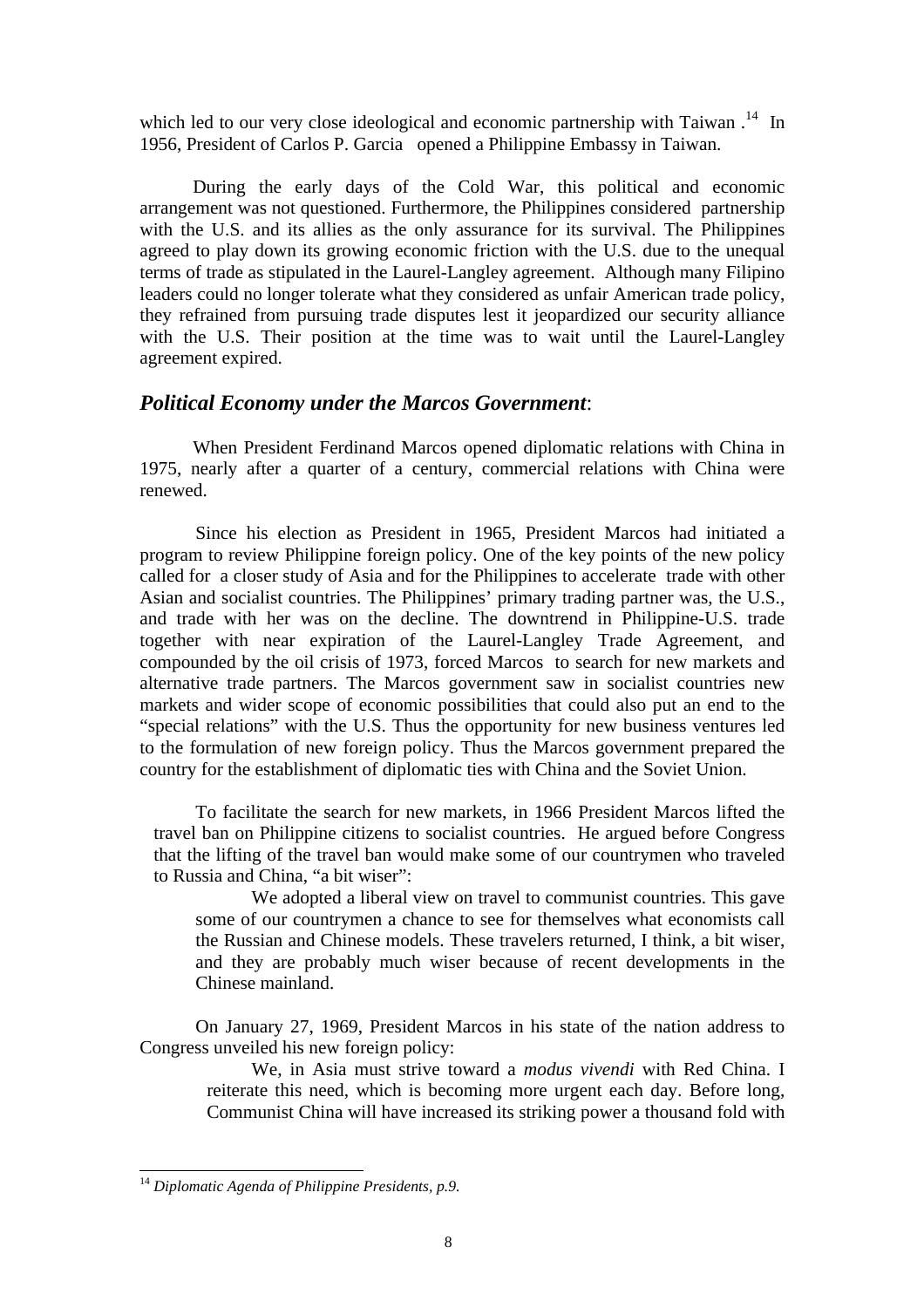a sophisticated delivery system for its nuclear weapons. We must prepare for that day. We must prepare to co-exist peaceably with Communist China.<sup>15</sup>

The new Philippine foreign policy was precipitated to a large degree by international developments. By the 1960s, a serious rift occurred between China and the Soviet Union; Nixon announced the withdrawal of American forces in Asia, the relaxation of cold war tensions, and America's détente with the Soviet Union. The looming worldwide monetary crisis, coupled with worsening domestic economic difficulties as a consequence of deteriorating trade with the US and other industrialized nations, led President Marcos to announce a new policy which was to normalize commercial relations with the socialist states.

On December 12, 1970, Secretary Romulo recommended to President Marcos the establishment of preliminary contacts with selected Socialist countries to determine the possibility of concluding executive agreements to be preceded by diplomatic or consular relations as the need arose.

On September 21, 1972, Marcos declared martial law. The announced intention was "to stop the rebellion from the left and the right" and "to continue the economic development of the Philippines." Critics disagreed and claimed that he declared martial law to extend his term of office indefinitely.

One year after the declaration of martial law, "developmental diplomacy" was launched. The Philippines normalized relations with Bulgaria, Poland, Czechoslovakia, East Germany, Hungary and Mongolia. By March 1974, trade relations with these countries, as well as with China and the Soviet Union reached \$80,398,309.00, with exports totaling \$46,376,372.00, and imports \$34,021,936.00.<sup>16</sup> Forty nine percent of the overall trade with socialist countries was with China.

With these trade figures, the prospect for expanded trade looked bright especially with the impending expiration of the Laurel-Langley Trade Agreement on July 3, 1974. The Philippines received assurance from these countries that they were interested in importing traditional export products which the Philippines exported to the US, and which were also the Philippines' principal foreign exchange earners. The East Europeans expressed interest in buying abaca, copra, sugar and sugar products. The Soviet Union and the Chinese lists included nearly all Philippine export products.

In March 1974, Ambassador Benjamin Romualdez went to Beijing to continue talks for normalization of relations. In July-August of the same year, Ambassador Romualdez made three more trips to arrange for Mrs. Imelda Marcos proposed visit from September 20 to 27, 1974 upon the invitation of Prime Minister Zhou Enlai.<sup>17</sup>

Mrs. Marcos concluded a trade agreement providing for sale by China of petroleum, and purchase of major export products from the Philippines. In November

<sup>&</sup>lt;sup>15</sup> Ferdinand E. Marcos, "New Filipinism: The Turning Point," State of the Nation Message to the Congress of the Philippines, January 27, 1969.

<sup>16</sup> "RP-Red Trade Surplus: \$12.3 M," *Philippine Daily Express,* September 21, 1974.

<sup>17</sup> *Diplomatic Agenda of Philippine Presidents,* pp.227-228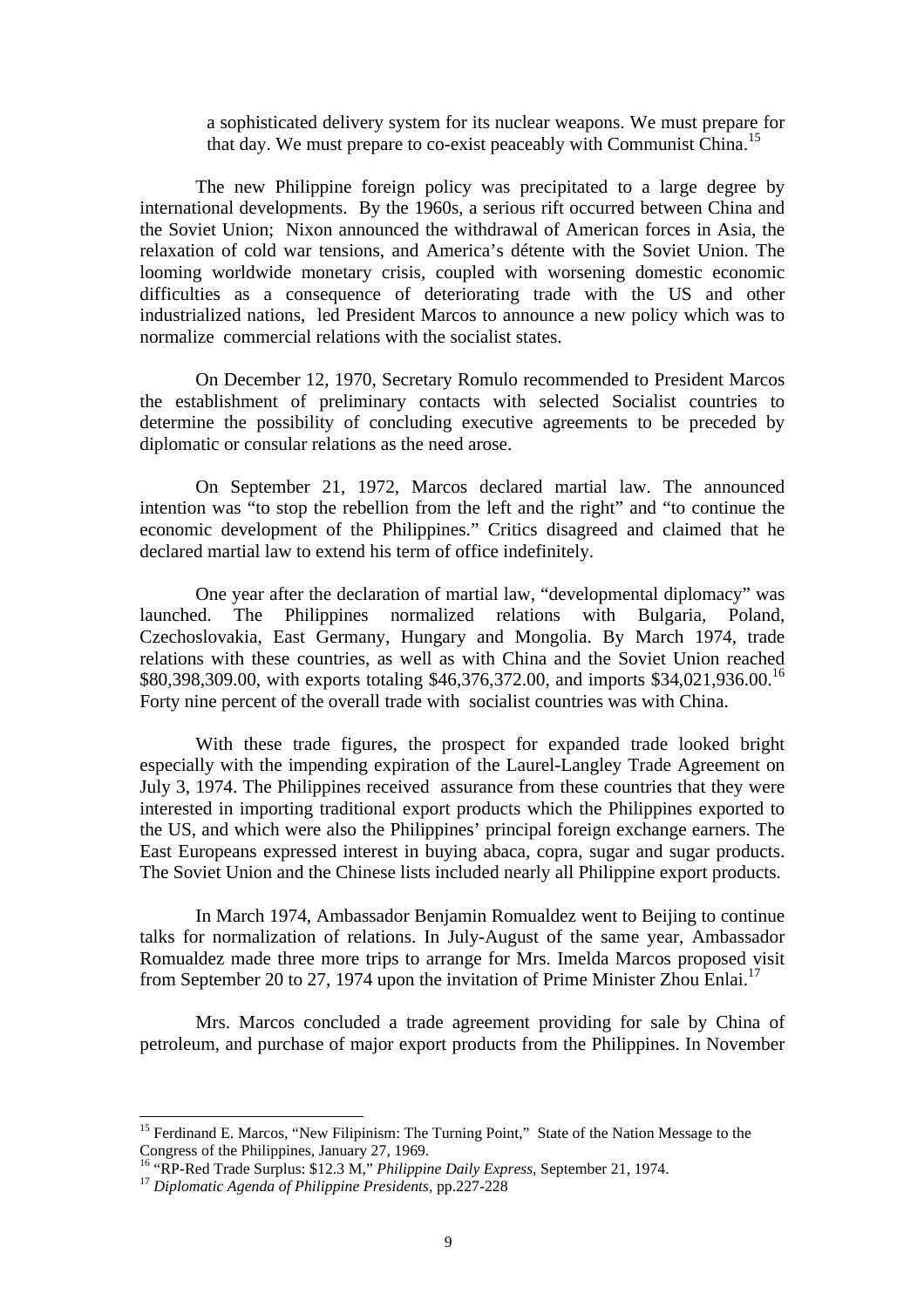of the same year, Beijing signed an agreement to import coconut oil, logs and plywood, copper concentrates, and sugar.<sup>18</sup>

Ten months before normalization, the PRC government had already demonstrated their willingness to help ease the economic difficulties of the Philippines brought about by the steep increase of oil prices. On September 25, 1974 an agreement was signed for China to sell high quality petroleum to the Philippines and in turn buy Philippine products such as coconut oil, lumber, sugar, copper ore, and other metals. The initial shipment of 125,000 barrels of crude oil was delivered in October of that year.

On June 7 to 9, 1975, President Marcos went to the People's Republic of China and signed a Joint Communiqué normalizing relations between the Philippines and China.<sup>19</sup> Among other things, the Communiqué recognizes that "there is but one China and that Taiwan is an integral part of Chinese territory…"

Thereafter, the Philippines terminated all extant official relations with Taiwan. The Taipei embassy in Manila was renamed the Pacific Economic and Cultural Center now known as the Taipei Economic and Cultural Office, while the Philippine Embassy in Taiwan was renamed Asian Exchange Center, Inc. also subsequently renamed as Manila Economic and Cultural Office , and lodged under the Office of the President.

Barely two months after normal relations, more agreements were signed to increase trade, cultural and scientific exchanges, official visits, and to obtain loans. On March 12, 1978, China's Vice Prime Minister and Vice Chairman of the Chinese Communist Party, Li Hsien-nien and Foreign Minister Huang Hua visited the Philippines. An agreement on scientific and technical cooperation was signed between the two countries aboard the presidential yacht, *"Ang Pangulo."*

On October 13, 1980 a loan amounting to US\$30 million from the People's Republic was obtained to pay for the purchase of 500 mini-hydro power plants. The agreement was signed by President Marcos and Ambassador Chen Hsin Jen.

On August 6, 1981, for the first time in the Philippines' post war history, a Chinese Prime Minister came on a four-day state visit to the Philippines. Prime Minister Zhao Ziyang's entourage included Li Qiang, Minister of Foreign Trade, Chen Chu, Deputy Secretary General of State Council and others.

Zhao agreed to continue to supply crude oil to the Philippines at concessional prices. The oil deal was one of the three issues President Marcos discussed with Prime Minister Zhao. Other issues were Philippine purchase of high grade coal from China and increased Chinese importation of Philippine coconut oil.

Prime Minister Zhao also pledged that China would not intervene in the internal affairs of the Philippines nor will it seek to impose its policies in Asia.<sup>20</sup>

 $18$  Ibid.

<sup>19</sup> Ibid., pp.239-240.

<sup>20</sup> *Diplomatic Agenda of Philippine Presidents,* pp.344-345.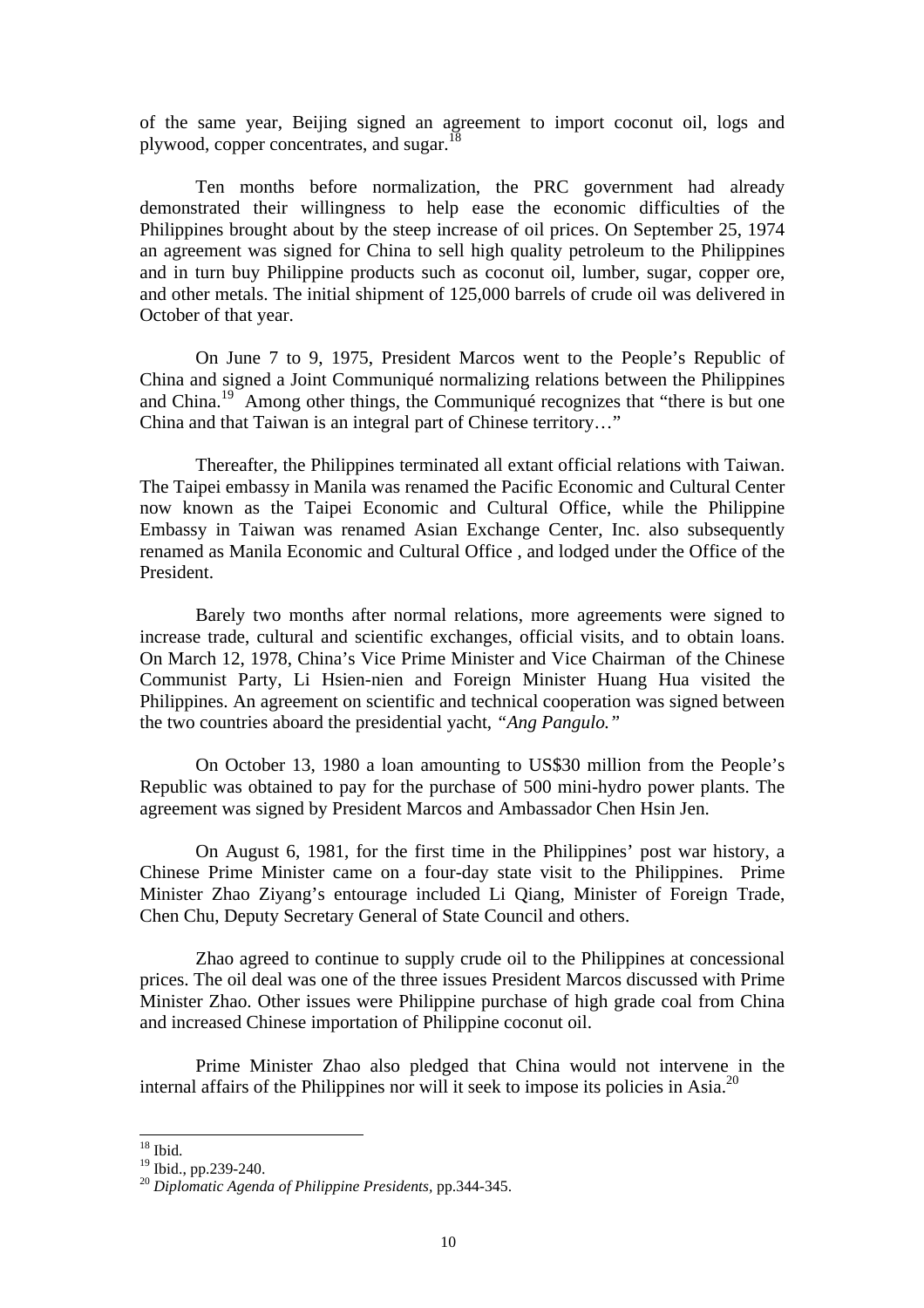During a 1984 visit of Imelda Marcos, the Chinese agreed to increase its trade volume with the Philippines from the targets of US\$20 million in 1974, and US\$30 million in 1978 to US\$500 million. The Chinese also agreed to buy more Philippine products to balance the two-way trade. The trade in 1984 in fact had reached US\$300 million. Mrs. Marcos also negotiated an agreement for China to supply US\$60 million worth of oil on deferred payment basis.

The PRC also kept its word not to interfere in the internal affairs of the Philippines and refrained from providing any substantial support to the Communist Party of the Philippines. This hands-off policy delighted the Filipino Armed Forces leaders and surprised President Marcos himself. However it also gave the opposition KMT opportunity to expand its influence among the local Chinese in the Philippines.

There is no doubt that under the Marcos administration, trade volumes between China and the Philippines increased. It was the outcome of deliberate positive political decisions made by the leaders of both countries. From zero volume in 1970 to a target of \$20 million in 1973, the amount nearly doubled in 1975 and again in 1977. China moved from an insignificant trade partner in the early 1970s into the Philippines' sixth largest trading partner in 1985. (See Table 1) In 1985, the PRC even dislodged Taiwan as the Philippines' sixth largest trading partner.

| Year | Total       | Imports     | Exports     |
|------|-------------|-------------|-------------|
| 1971 | 1,408,195   | 1,006,390   | 401,805     |
| 1972 | 6,312,859   | 5,530,309   | 782,550     |
| 1973 | 27,889,132  | 21,924,670  | 6,571,480   |
| 1974 | 37,231,327  | 23,924,670  | 13,306,657  |
| 1975 | 72,251,804  | 47,036,027  | 25,215,777  |
| 1976 | 93.344.544  | 53,792,649  | 39,551,895  |
| 1977 | 186,372,229 | 78,351,890  | 108,020,339 |
| 1978 | 159,085,110 | 111,627,098 | 47,458,012  |
| 1979 | 172,417,464 | 120,953,005 | 51,464,459  |
| 1980 | 250,691,740 | 205,705,312 | 44,986,428  |
| 1981 | 272,742,410 | 194,516,918 | 78,225,492  |
| 1982 | 311,531,991 | 206,327,132 | 105,204,859 |
| 1983 | 151,542,102 | 122,150,595 | 29,391,507  |
| 1984 | 280,441,795 | 220,255,977 | 60,185,818  |
| 1985 | 355,877,664 | 276.084.896 | 79.792.768  |
|      |             |             |             |

Table 1. Foreign Trade of the Philippines with China\* (F.O.B. value in US Dollars)

\*Source: Foreign Trade Statistics of the Philippines

The Marcos administration indeed demonstrated that good political relations with China can lead to good business relations. China's purchase of Philippine products had followed the number of diplomatic missions Marcos sent to China.

Despite friendly political decisions to keep trade mutually beneficial for both China and the Philippines, the balance of trade, except for 1977, had been in China's favor ever since the opening of diplomatic relations between the two countries. The drop in trade volume from \$311.5 million in 1982, to \$\$151.5 million 1983, and from \$355.8 million in 1885 to \$215.3 million in 1986, were the outcome of political economic developments. The drop in 1983 was due to the Philippine balance of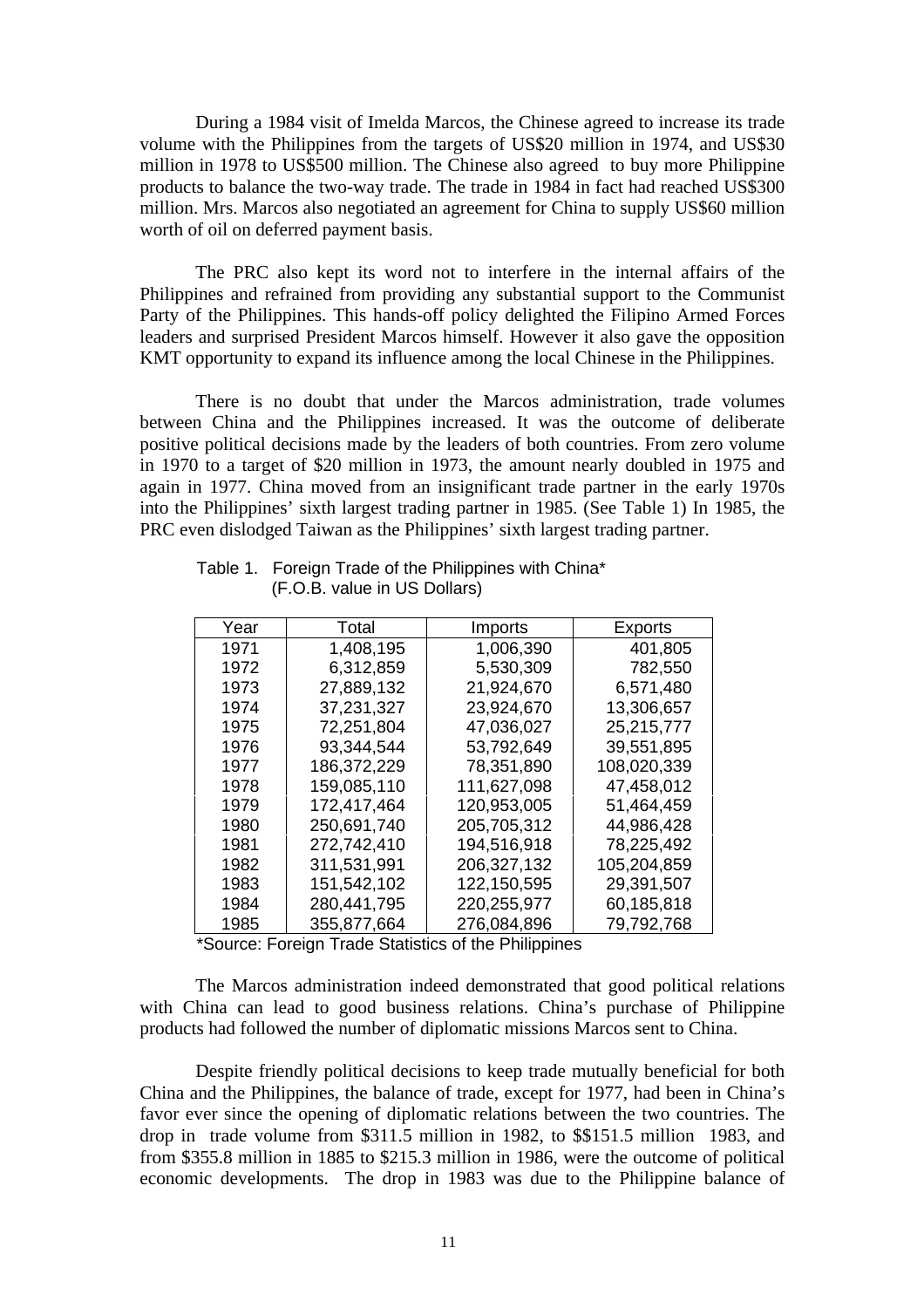payment crisis as a consequence of the assassination of Senator Benigno Aquino. The drop in 1986 was due to the political uncertainties during and immediately after the SNAP elections.

China's main exports during this period were mainly energy products, from crude oil, petroleum products, steel billet, chemical raw materials, machinery products, canned goods, textile, to coal and coal products. The main reason for the imbalance was due to the Philippines' purchase of large quantities of cruel oil at a "friendship price." Other products which were the outcome of China's Four Modernization Program which started in 1979, such as generators, tires, and processed food were not among the Philippines' top imports. Similarly Philippine exports were limited to coconut oil, lumber, fertilizer, timber, plywood, sugar, copper ore, and other metals. Moreover, due to its Modernization Program, China's shopping list consisted of items such as: complete turn-key plants for steel, fertilizer, combustion engines, computers, chemicals, advanced electronics, air crafts, scientific equipment, precision machinery, nuclear plants, robotics, and raw materials in little quantities or not available inside China. Except for copper concentrates, the Philippines had very little else listed in China's shopping list.

Another reason for the trade imbalance stemmed from the fact that the Philippines and China produced similar products, putting the two countries in competitive rather than complementary footing. Moreover China purchased only those items listed in the Trade Protocol, new products that were not incorporated in the protocol were not purchased by the Chinese.

Finally although the Chinese listed a lot of items in the trade protocol, the Chinese pegged their prices way below the prevailing prices in the world market. Clearly, the Chinese wanted the Philippines to sell its exports at "friendship price" the way the Philippines pegged Chinese crude oil on a "friendship price" basis.

No doubt even good political policies during the Marcos administration, including provisions of a trade agreement granting most favored nation treatment to each other cannot erase decades of propaganda that inculcated the fear of communism among majority of the Filipinos, including Filipino-Chinese. Among the Chinese leadership there were those who harbored fear of capitalism and its concomitant moral decadence. Thus political rapprochement did not remove protectionist policies that demanded strict adherence to the maintenance of trade balance. The Philippines-China Joint Trade Committee had to meet every year to come up with a trade protocol which set the target amount and volume of trade for the two countries. Difficulties arose since both negotiating teams could not ensure production and quantities of goods for which they negotiated.

Compounding the problem was that the Marcos government development program relied on unpredictable preconditions: a strong government shored up by military force; government intervention in the market; authoritarian control of labor activities and other forms of oppositions, all of whom were excluded from political and economic decision-making, and nurturing of a few selected businessmen known as "crony capitalism."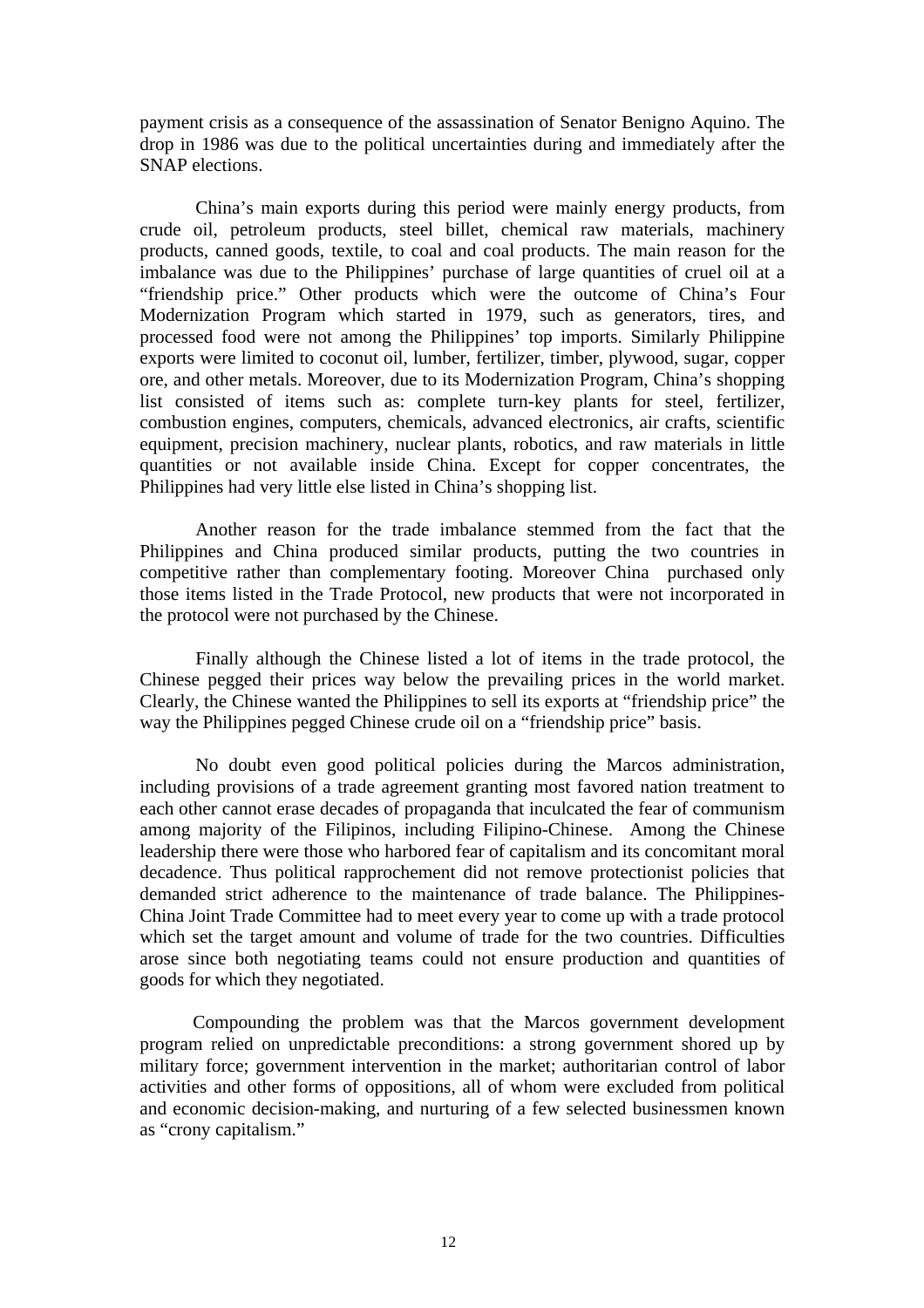In the case of trade with China, President Marcos pursued neo-mercantilist interventionism. Beginning 1977, both China and the Philippines held annual meetings of the Joint Trade Committee, alternatively in Beijing and Manila, specifically to pursue a "trade balance policy" and "to set target for trade." No doubt, this was intended to cultivate "good political relations" with China which complemented China's command economy at the time.

After Marcos was deposed from office and the dissolution of the Martial Law regime, it was widely expected that many of the Marcos economic policies would be dismantled and that new priorities would implement more liberal economic policies.

#### *Political Economy under the Aquino administration*:

No doubt the Aquino administration marked a return to democracy and the restoration of civil rights in the Philippines following fourteen years of Marcos martial rule. Congress was re-instituted, governmental control changed hands , and the military, which earned notoriety as the most repressive and most brutal instrument of martial rule, was placed under civilian control. Most political prisoners including leading member of the Philippine Communist Party were freed; some of them were even given a role in the government. Civilian control however led to a succession of coup d'etats.

President Aquino faced enormous economic, political and social problems. Government was bankrupt, there was double digit inflation, unemployment rose, strikes and demonstrations by farmers, laborers, and students were staged regularly. There were assassinations and counter-assassinations between the adherents of left and right ideologies. In general, the government suffered from disorder and confusion even within the highest administrative echelons. Worse, the Philippine elite which had united against the martial law regime, fought each other fiercely to gain control of the machinery of government. Many of the military officers who helped depose Marcos staged several coups against the government.

Economic production and business activities were also hamstrung by questions of ownership of Marcos-established enterprises and prosecuting former "Marcos cronies." Much government effort was expended in the search for, and the recovery of the "Marcos ill-gotten wealth" by the Presidential Commission on Good Government.

In the meantime, the presence of progressives, nationalists, left-leaning elements within the Aquino administration stoked the agitation to rescind the United States bases agreement which was due for re-negotiation.

Still it was clear that the Aquino administration had two major goals: to rid the country of the lingering legacy of military authoritarianism, to overcome the economic crisis and to stop graft and corruption spawned by the Marcos administration

Under these circumstances, the Aquino government was in no position to formulate a coherent foreign policy, much less attend to the Republic's relationship with the PRC. In fact the Aquino government did not come up with a coherent foreign policy to give direction to foreign trade.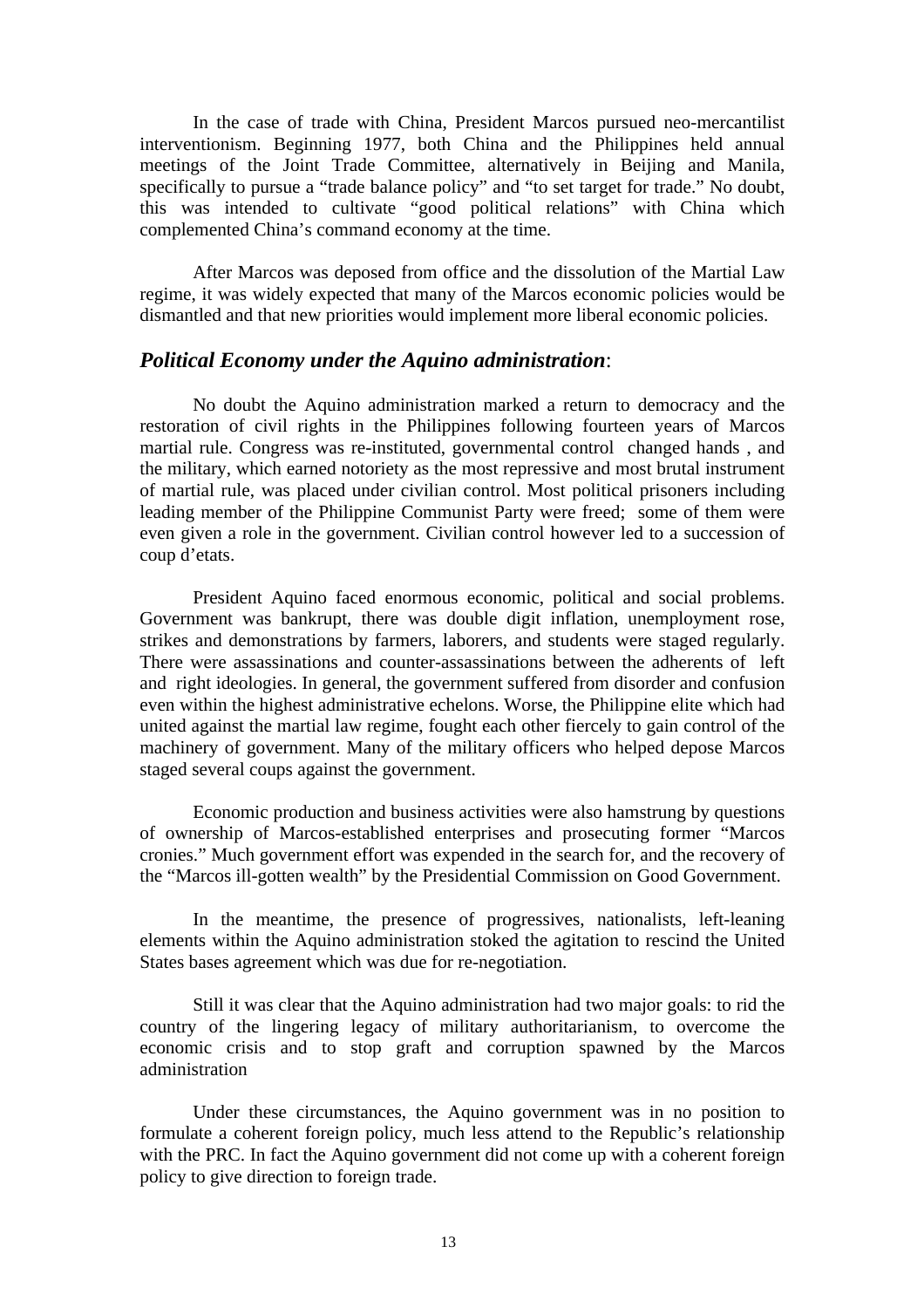Although China was one of the first few countries that recognized the Aquino government two days after the EDSA "people power revolution." The Aquino government did not give due attention to China. China was the one who took the initiative to revitalize its relations with the Philippines. One month after EDSA, the Chinese Minister of Culture came Manila to sign a Cultural Agreement Executive program. In May of the same year the Chinese agreed to:

- 1. restructure payment of \$11.2 million dollars in rice import credit given to the Marcos administration in 1985, and
- 2. renew a credit line for \$20 million dollars given to the Philippines by the Bank of China.

Given these developments, it was widely expected that Philippines-China relations under the Aquino administration was headed to a good start. It was speculated by many observers that Aquino would seek some form of economic cooperation with China. Some even believed that she would continue the Marcos era of good relations with China.

Expectations, however, were proven wrong. In sharp contrast to the earlier Marcos policy , when commerce, security and friendship were the substance of Philippines-China relations. President Aquino's East Asia policy was clearly dominated by Taiwan. Indeed from the start of the Aquino administration, several "unofficial" trips were made to Taiwan by Aquino officials at all levels. Cabinet members, legislators, provincial, city and even municipal officials traveled to Taiwan, presumably, to observe Taiwan's land reform program and other development projects. These unofficial trips did not escape the attention of the Chinese Embassy in the Philippines. Taiwan press agents made it a point to provide the names, full accounts, and details of these visits to the Philippine press and the staff in the Chinese Embassy. According to the Chinese Embassy staff these Taiwan visits by Filipino officials contradicted Philippine one-China policy. The PRC embassy ostensibly filed diplomatic protests but they were ignored, denied, or dismissed by the Philippine officials who argued that the Taiwan-China dispute was a "private or family quarrel." An Assistant Executive Secretary and Chief of Staff of President Aquino told a public forum on Taiwan,

"RP-Taiwan Relations must be viewed within existing realities. We need to face the fact that Taiwan exists…We also cannot ignore the fact that there are Filipinos there whom the Philippine government should protect. $^{21}$ 

It took the Aquino government almost three years to reactivate RP-China relations, albeit, mainly through the initiative of Filipino Chinese who supported her presidency. In December, 1988, before her trip to China, she signed Executive Order No. 313 which prohibited Philippine government officials from visiting Taiwan. In the interim between 1986 and 1988, Taiwan continued to intensify its economic activities which could not but have political repercussions.

Although the Aquino administration officially maintained Marcos' One-China policy, Philippines-China relations under her administration came to a near standstill.

<sup>21</sup> In Raphael Lotilla's "Comments," *Reflections on the Framework of Manila-Taipei Relations and Current Bilateral Ocean Disputes*, IIS, UP Law Center,1993.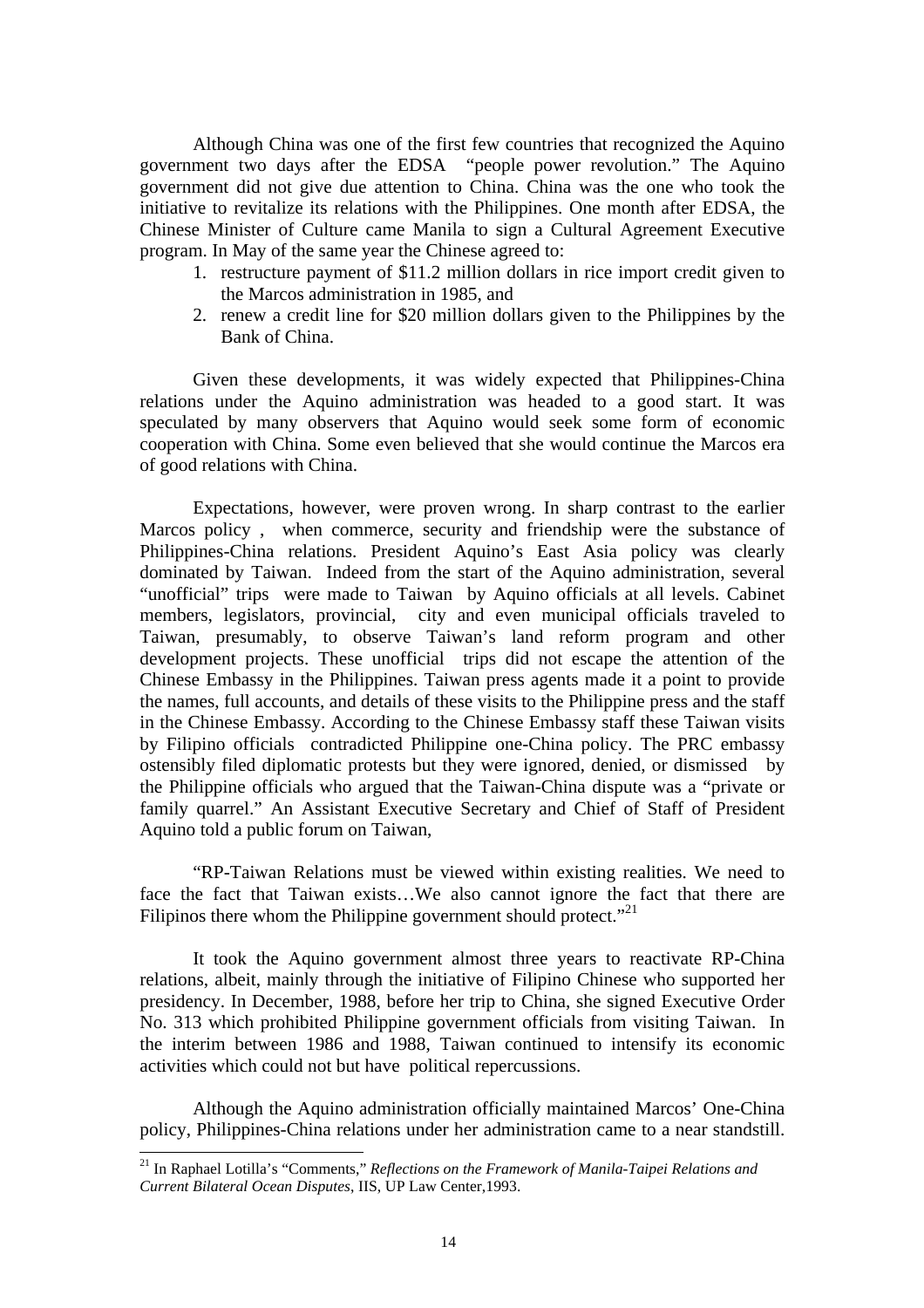The policy of maintaining trade balance continued, but was compounded by the creation of the Philippine International Trading Corporation which literally replaced the Joint Trade Committee (JTC). The JTC required importers to insure that the equivalent value be exported to China. While this requirement improved somewhat Philippines' trade balance with the China, it also brought down imports from China.<sup>22</sup> Volume of trade may have also diminished due to political decisions to accommodate Taiwan which was seen by China as an attempt to pursue a two-China policy.

Accommodation with Taiwan was not a unilateral act of the Aquino administration alone. Although the Marcos administration opened diplomatic relations with China, it encouraged its Ministry of Trade to continue to pursue vigorous economic and trade relations with Taiwan (See Table 2).

| Year | Total       | Import      | Export      |
|------|-------------|-------------|-------------|
| 1974 | 107,035,517 | 78,888,794  | 28,146,723  |
| 1975 | 108,325,591 | 79.622.111  | 28,703,480  |
| 1976 | 116,449,716 | 74,117,624  | 42,332,092  |
| 1977 | 108,735,870 | 81,404,387  | 27,331,483  |
| 1978 | 173,092,353 | 131,816,634 | 41,275,719  |
| 1979 | 242,575,129 | 173,261,298 | 69,313,831  |
| 1980 | 283,220,829 | 182,665,981 | 100,554,848 |
| 1981 | 306,440,007 | 204,880,527 | 101,559,480 |
| 1982 | 276,774,230 | 220,114,928 | 56,659,302  |
| 1983 | 288,128,482 | 213,242,042 | 74,886,440  |
| 1984 | 269,205,086 | 177,756,435 | 91,448,651  |
| 1985 | 264,008,733 | 177,909,368 | 86,099,365  |
| 1986 | 403,328,904 | 279,662,720 | 123,666,184 |

#### Table 2. Philippine-Taiwan Trade\* (F.O.B. value in US\$ Dollars)

\*Source: Foreign Trade Statistics of the Philippines

Due to the long term and close Philippine relations with Taiwan based mainly on a common anti-Communist stance from 1946 to 1975, trade continued with the island state even when diplomatic relations with China was established. And KMT influence on the local Chinese and Philippine policy makers and institutions lingered.

Two other factors had prejudiced Philippine view of China during the Aquino administration. First was Taiwan's twin decision to reduce reliance on the US and Japanese markets and to corner a larger share of the Asian market. Second was Taiwan's use of flexible diplomacy to campaign for political recognition from as many countries as possible, by rejoining the UN and greater participation in world affairs through its economic clout. In the Philippines, the campaign took the form of linking political concessions to Taiwan with economic investments and aid. Officials of the Taiwan Chamber of Commerce even lobbied Philippine government to allow 100 percent foreign ownership of real estate, removal of constitutional limits on foreign ownership of stocks of Philippine corporations, and foreign participation in

 $22$  Interview with Xue Ruixhia, Economic and Commercial Attaché of the Chinese Embassy in the Philippines, March 4, 1999.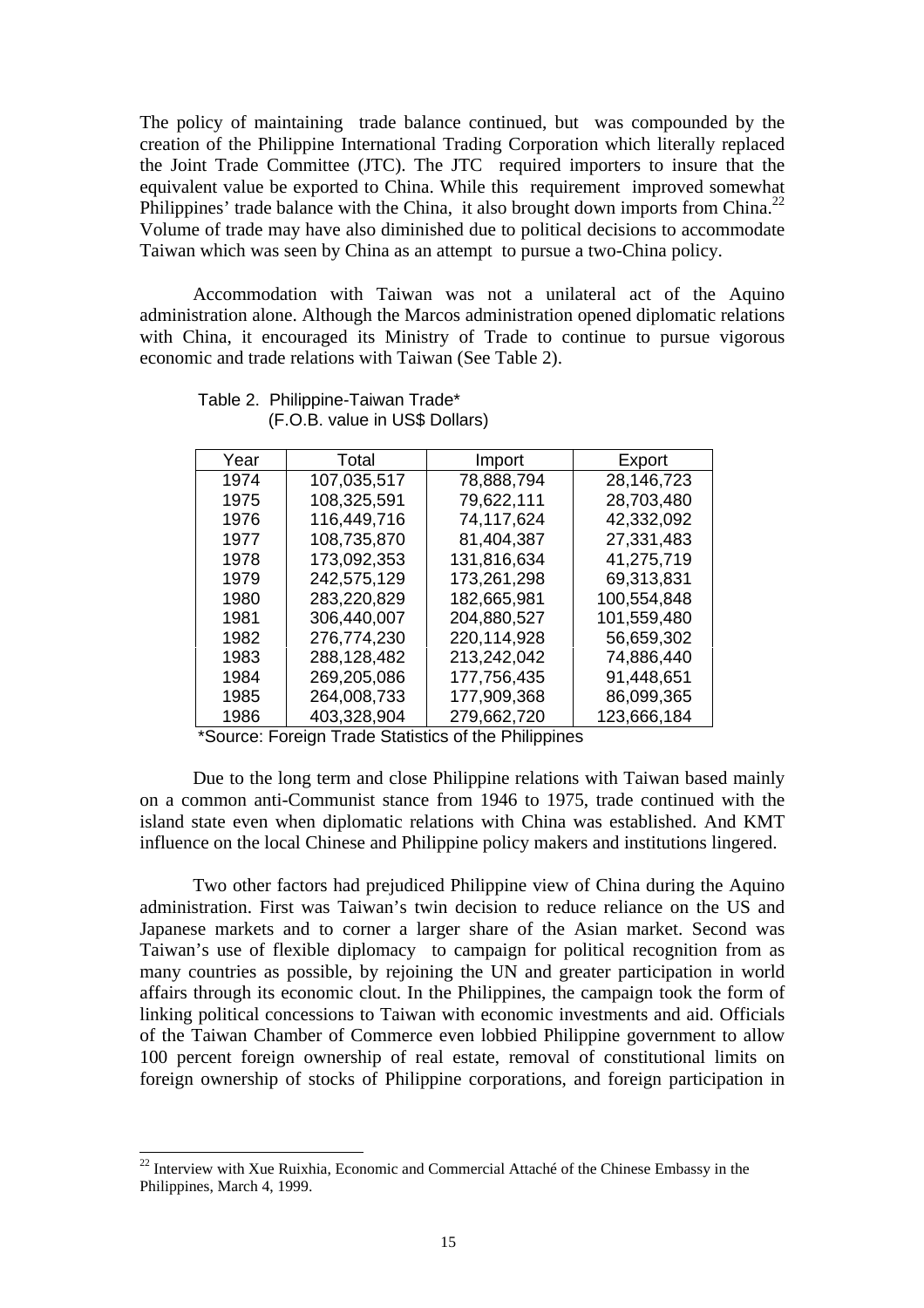retail trade.<sup>23</sup> Indeed Taiwan's initial campaign was so successful that many Philippine legislators competed with one another in initiating a review of the country's One-China policy, the passage of a Philippine-Taiwan relations Act, and granting diplomatic status to Taiwan officials and businessmen in the Philippines. No less than five bills were filed in the Philippine House of Representatives to promote trade, commercial, economic, cultural, educational and scientific cooperation. According Congressman Jaime Lopez, Vice-Chairman, House Committee on Foreign Affairs:

"Taiwan would like to have a law that will protect their investments, business interests, and properties in our country. They are probably apprehensive that if there would be unification of the PROC and Taiwan, there might be a change in the political system which would adversely affect their investments, business interest and properties in foreign countries."<sup>24</sup>

The second reason may be the propensity of the Aquino government to reject, halt, or set aside, projects initiated under the Marcos regime. Since diplomatic and good economic relations with China were initiated by Marcos, the Aquino government showed little interest in continuing such a policy.

However, Taiwan's diplomatic offensive made headway due mainly to what they themselves called "money diplomacy."

The Taiwan campaign for diplomatic recognition was so successful that a content analysis of the major Philippines papers at that time showed much coverage of news about Taiwan financial investments. Media coverage centered on Taiwan's readiness to help the Philippines out of its economic trouble, Taiwan's superior political system following Philippine's democratic path, Taiwan's plan to establish a futuristic city in Manila, provided the Philippines can extend official protection to these economic ventures. These media blitz edged out any positive coverage about Mainland China, which had already been very skimpy to begin with.

A year of massive Taiwan media campaign and pro-Taiwan lobbying in the Congress, helped spark enormous enthusiasm for Taiwan among many Filipino political leaders. Several believed that Taiwan might indeed help set the Philippines' sinking economy afloat. After two more years of "money diplomacy," some Filipino leaders were already talking about reconsidering the merit of the country's "one-China" policy. In Congress bills were filed proposing either to officially recognize Taiwan as separate from China, or at the very least to grant to Taiwanese citizens undertaking business in the Philippines the same rights as Filipino citizens in the acquisition of real estate and ownership of enterprises. Taiwanese officials, it was proposed, should be granted the status of diplomats. Advocates of a two-China policy in the Philippines asked: "Why not two Chinas, when the smaller one is offering to give us the resources we need for our economic recovery while the bigger one cannot?" For those who were pushing for Taiwan's line of "one-China, two governments," they maintained that diplomatic status and the right to buy real estate

<sup>23</sup> "Manila Hopes for Excess Taiwan Capital," *Manila Chronicle, September 17,, 1993.* See Lee

Chipongian, "Taiwan to Lend P100M for SMEs," *Manila Chronicle,* March 21, 1994.

 $24$  Lotilla, pp. 46-47.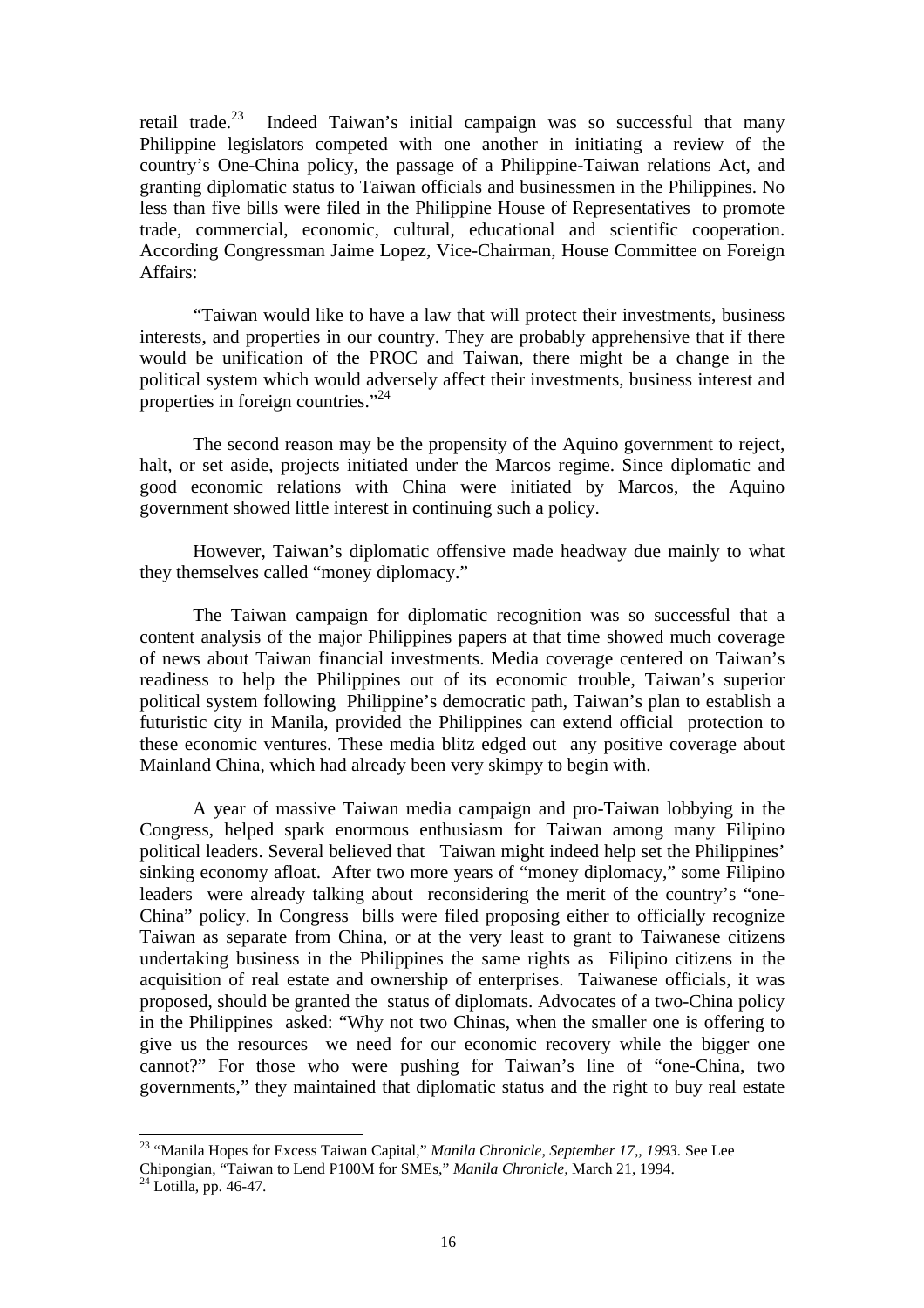are small concessions in exchange for loans and investments that will help the Philippine economy turn around.

They raised question on whether it will serve Philippine national interests to isolate Taiwan in view of its rise as Asia's largest economic tiger next to Japan. Taiwan was now a member of to the Asian Development Bank and GATT.

In the Filipino Chinese community the pro-Taiwan members of the Federation of the Filipino-Chinese Chamber of Commerce, who suffered setbacks under the martial law regime, were in the forefront of Taiwan propaganda efforts.

From 1987, Taiwan's trade figures with the Philippines continued to rise dramatically, from \$264 million in 1985 to \$403 in 1986 and \$515 million in 1987. Dislodging China as the fifth largest trading partner of the Philippines. In 1988, Taiwan became the Philippines' number four trading partner (\$711,571,647), next the US, Japan, and Hong Kong, while China plunged to number twelve (\$309,084,635). From 1989 to 1991, Taiwan became the Philippines' number three trading partner, dislodging Hong Kong (See Table 3).

Table 3. Philippine- Taiwan Trade\* (F.O.B. value in US dollars)

| Year | Total         | Imports     | <b>Exports</b> |
|------|---------------|-------------|----------------|
| 1986 | 403,328,904   | 279,662,720 | 123,666,184    |
| 1987 | 516,818,930   | 372,430,385 | 144,388,545    |
| 1988 | 711,511,467   | 510,737,872 | 200,833,775    |
| 1989 | 912,097,478   | 701,799,164 | 210,298,314    |
| 1990 | 1,014,832,191 | 805,569,506 | 209,262,685    |
| 1991 | 1,034,319,245 | 824,596,914 | 209,722,331    |

\*Source: *Foreign Trade Statistics of the Philippines*

Soon government officials were saying that the invitation to Taiwan businessmen and the Taiwan government to invest is merely an attempt to rehabilitate the country's economy rather than an outright rejection of the "one-China" policy.

In February 1989, three years after President Aquino assumed office, the Philippines and China signed an agreement to expand bilateral trade to between \$400 and \$450 million. This was lower than the target set by Marcos in 1978. The primary item that motivated the Aquino government to sign the agreement was crude oil.

On April 14, 1989, President Aquino left for China seeking to strengthen diplomatic ties and to retrace her roots in Hongjian, Fujian.

In Beijing, President Aquino met Deng Xiaoping, Premier Li Peng and President Yang Shangkun. They reiterated China's policy of non-interference in Philippine domestic affairs and their support of President Aquino's government. President Aquino was given a donation of 10,000 metric tons of rice by the PRC government. There was an agreement to further increase bilateral trade over a five year period to \$800 million.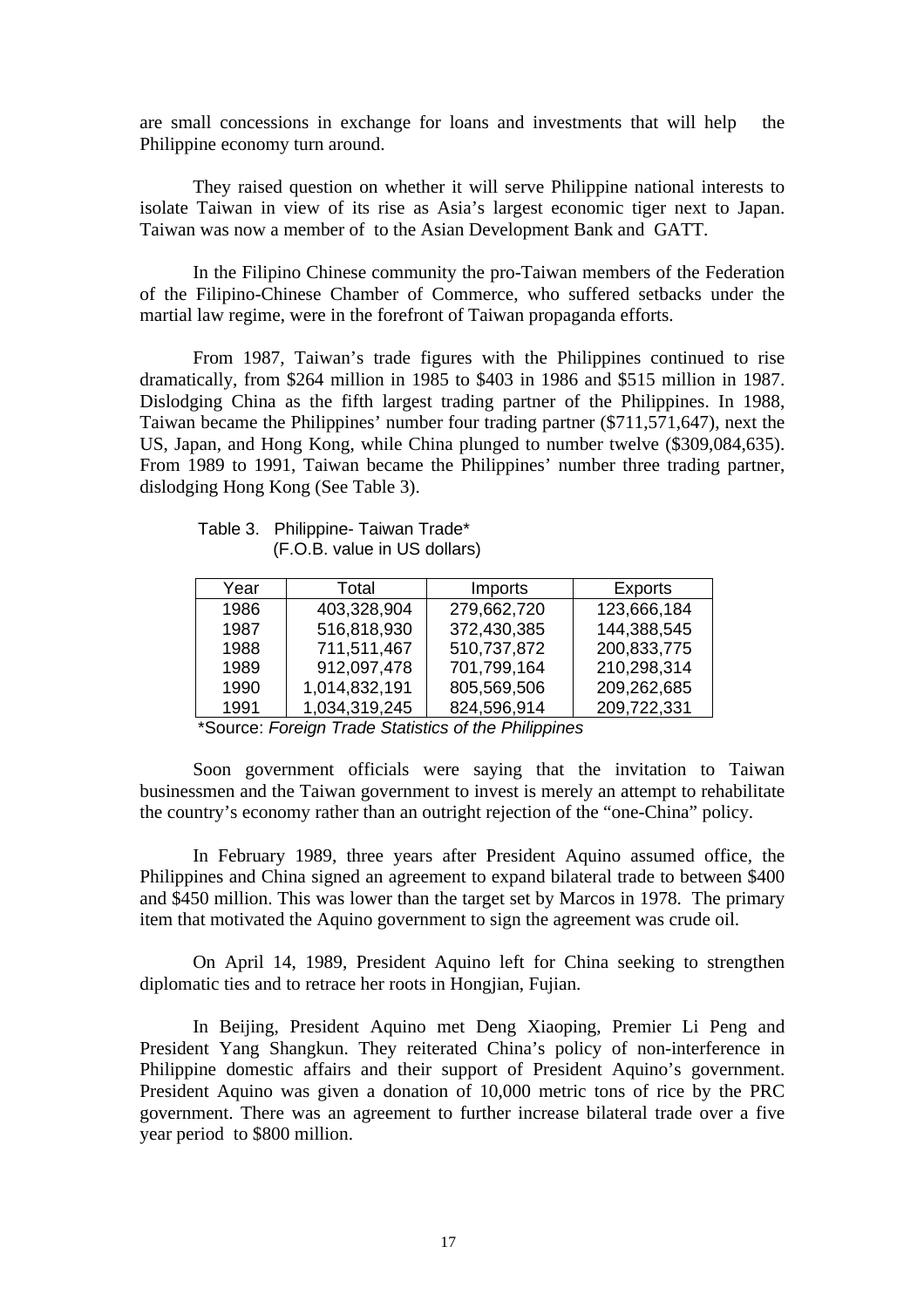President Aquino's state visit did not significantly change her policy on Taiwan. A year after her "sentimental journey" to China, when the Tiananmen Incident broke out, she and Filipino prelate Jaime Cardinal Sin, expressed sadness "over the violent dispersal of the student-led protest movement" in China.

On July 16, 1991, near the end of her term, Assistant Executive Secretary Rafael Lucilla, acting as Chairman of the South Sea Fishery Dispute Settlement Committee signed a Manila-Taipei Agricultural and Fisheries Agreement with Taiwan officials. Immediately after Beijing learned of the agreement, it sent a very strong protest to the Department of Foreign Affairs claiming that the agreement was illegal, for it violated the "one-China" policy. In a press interview, Foreign Affairs Secretary Raul Manglapus told the press that the Department of Foreign Affairs (DFA) had warned that such action would violate the "one-China" policy and that the DFA "has always opposed such an agreement." President Corazon Aquino announced a review of the agreement, but took no action. It was only in 1996, during the Ramos administration, that the Philippine Senate passed a resolution nullifying the Fisheries Agreement with Taiwan. On August 6, 1991 when the National Electrification Administration asked the Chinese for concession to cancel Philippine orders for hydro power machines costing \$420 million, the Chinese readily agreed to the request.

On November 2, 1991, when Fu Hao, a Chinese parliamentarian working with the United Nations called on President Aquino, the Taiwan issue was raised. President Aquino and Executive Secretary Joker Arroyo, told Fu Hao: that the Philippines pursued ties with Taiwan to help solve economic difficulties, and that such relations were strictly economic and not political relations.

During President Aquino's six years in power, her attention became more and more focused on talks with Taiwan officials for economic support and investments but such efforts achieved little progress. As one paper noted:

> "Taiwan has taken an exploitative attitude towards us mainly because of our unstable economy, the beggarly attitude and ulterior motives of our government officials frequenting Taipei and a faint hearted political leadership.<sup>25</sup>

Indeed near the end of Aquino's term, Taiwan withdrew several of their socalled mega-industrial investment projects slated in the Philippines, including the controversial Luzon Petrochemical Plant. Chairman Joker Arroyo of the Philippine National Bank claimed that the Luzon Petrochemical Corporation did not intend to bring in capital but will borrow heavily from local banks. Subsequent to Arroyo's revelations news about Taiwanese maltreatment of Filipino overseas contract workers, Taiwanese speculation in real estate, Taiwanese involvement in kidnapping, and smuggling of Taiwanese agricultural products into the country and smuggling out of Philippine rare resources into Taiwan began to fill the pages of Philippine newspapers. Close Philippine-Taiwan relations during the Aquino administration had turned back the RP-PRC cooperation cultivated earlier by President Marcos.

<sup>25</sup> *Philippine Daily Globe,* "Tact and Taiwan," September 17, 1989.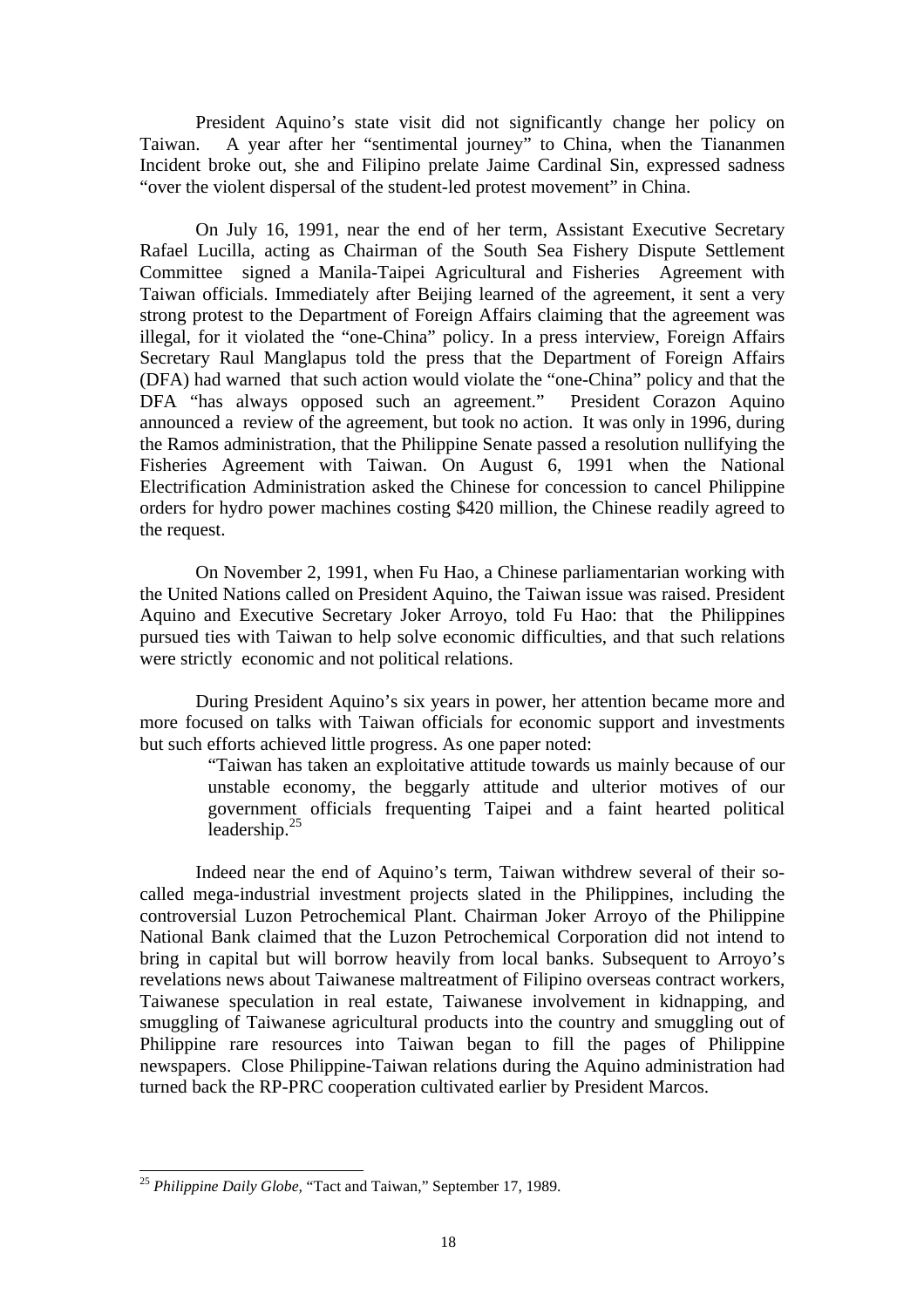There is no doubt that Philippine diplomatic dalliance with Taiwan and the creation of the PITC had contributed to the downward trend in RP-PRC trade. Conventional wisdom that bad political relations led to bad economic relations was proven correct by events during the Aquino administration.

Unfortunately President Aquino's pursuit of economic diplomacy with Taiwan did not progress beyond her administration. Taiwan's promises to help build the Philippine economy failed to materialize when Aquino stepped down as President.

The Aquino government was so single minded in seeking Taiwan economic support that it overlooked the phenomenal rise of China's economy and therefore failed to use it as a "benevolent stimulus" to its own economic growth.

#### *Political Economy under the Ramos administration*:

Unlike President Aquino, President Ramos took immediate steps to mollify the Chinese. He made a state visit to China from April 26 to May 1, 1993. His agenda ranged from the expansion of commercial relations with China to the resolution of the Spratlys dispute. To emphasize the agenda, President Ramos not only ordered the termination of the trade balancing program but brought with him six top Filipino Chinese tycoons to China. The new trade protocol encompassed pledges of best-efforts on the part of the Philippines to buy Chinese power plants, transmission lines and towers, transformers, metal manufacturing and road building equipment, electrical products, coal, textiles, steel billets, mineral products, chemicals, cotton, foodstuff and other consumer items. For China's part it will buy Philippine phosphatic and compound fertilizers, chromite ores, copper cathodes and concentrates, tin plates, cold-rolled steel, manganese, coconut oil, fatty acid and alcohol, bananas, coffee beans, and shelled cashew.

The Ramos delegation also signed fourteen joint venture agreements. China offered a \$25 million energy loan for the construction of mini-hydro electric plants and the commercial credit for two coal-fired power plants. At the same time, President Jiang Zemin donated \$434,000 to victims of Mt. Pinatubo.

During the meeting between Presidents Ramos and Jiang Zemin, the Chinese host assured President Ramos that China does not have any expansionist ambition and that its arms build-up was part of its modernization program. The Chinese emphasized the importance of shelving the sovereignty issue over the Spratlys while President Ramos reiterated the importance of abiding with ASEAN's Manila Joint Declaration to settle differences peacefully. President Ramos reassured the Chinese that his administration will adhere to the one-China policy despite his meeting with Lee Teng Hui at Subic.

The Sino-Philippine Joint Committee on Scientific and Technological Cooperation held its tenth session in Beijing on June 23-26, 1994 and signed the Tenth Protocol on Scientific and Technological Cooperation between China and the Philippines.

During the end of his visit, President Ramos invited President Jiang Zemin to visit the RP. President Jiang Zemin accepted the invitation and immediately after the APEC Summit in November 1996, he made a state visit to the RP. It was the first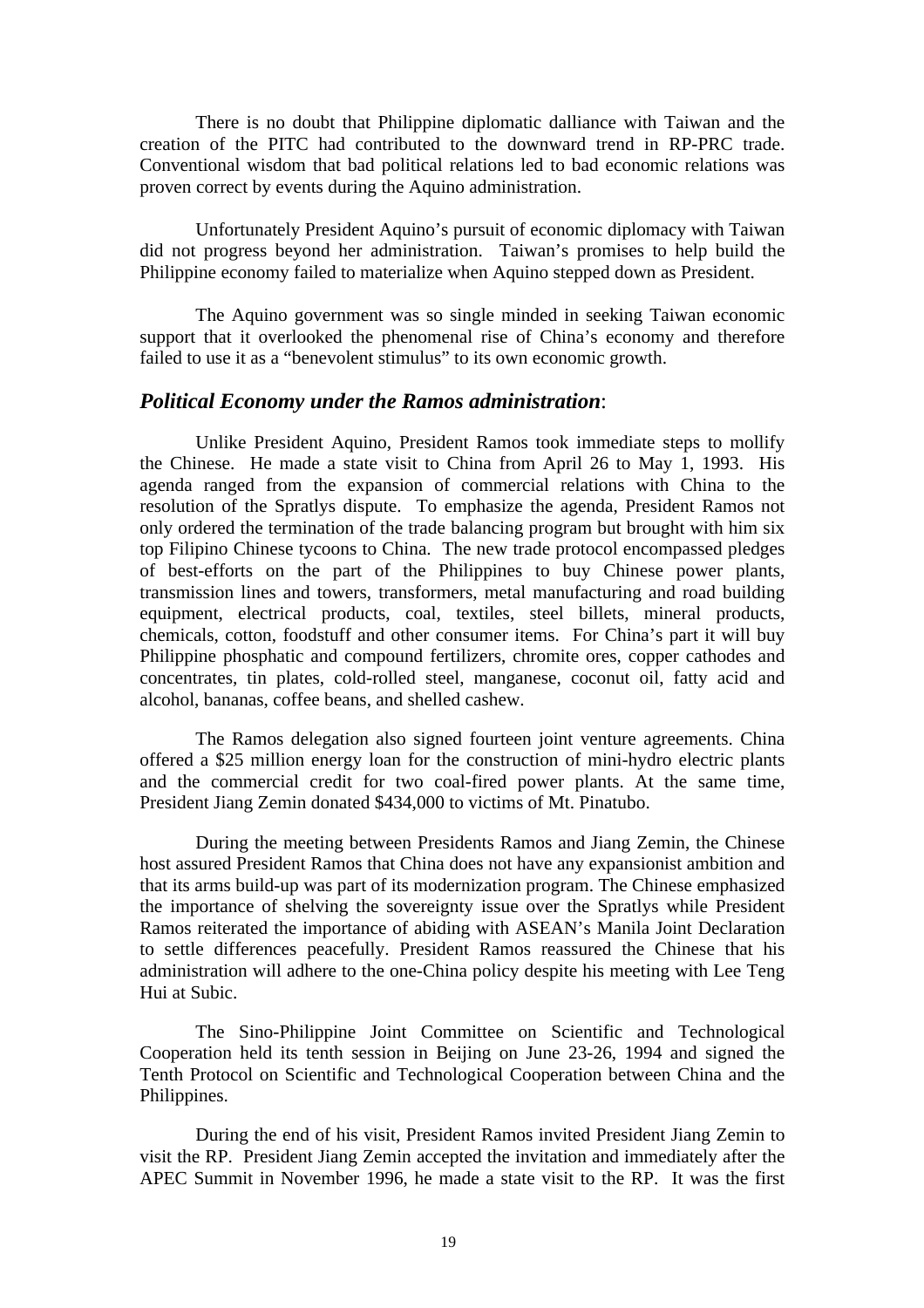time in Philippine history that the highest Chinese official made a state visit to the country.

During President Jiang's visit, two agreements were signed between the two countries on November 26, 1996. One was Agreement Between the Government of the Republic of the Philippines and the Government of the People's Republic of China on the Establishment of Additional Consulates.

The Chinese government gave its consent to the Philippines' establishment of a consulate-general in Guangzhou, with a consular district comprising Guangdong Province, Guangxi Zhuang Autonomous Region, Hainan Province and Hunan Province. In addition, consular district of the Consulate-General of the Government of the Republic of the Philippines was established in Xiamen comprises Fujian Province, Jiangxi Province and Zhejiang Provinces.

The Philippine government gave its consent to the Government of China for reserving the right to establish a consulate-general in Davao, with a consular district comprising Basilan, Sulu, Tawi-Tawi, Zamboanga del Norte, Zamboanga del Sur, Agusan del Norte, Agusan del Sur, Davao del Norte, Davao del Sur, Davao Oriental, South Cotabato, Surigao del Sur, Lanao del Norte, Lanao del Sur, Maguindanao, North Cotabato, and Sultan Kudarat.

The other agreement was for the Maintenance of the Consulate-General of the Republic of the Philippines in Hong Kong Special Administrative Region of the PRC.

The most controversial issue between the Philippines and China during the Ramos administration centered on rival claims on the Spratly islands West of Palawan. This occurred even after an agreement was signed during President Ramos' state visit to the PRC. The agreement stated that both countries would shelve the sovereignty issue, and adhere to the 1992 ASEAN Manila Declaration enjoining all claimants in the Spratlys to settle their conflicting claims peacefully.<sup>26</sup>

After the Ramos visit, cooperation between the two countries went on smoothly until China's occupation of the Mischief Reef in 1995, recurrent entry of

<sup>&</sup>lt;sup>26</sup> China, Taiwan, and Vietnam claim all the islands in the Spratlys. The Philippines essentially claims only the western section of the Spratlys, or the Kalayaan Island group, an assortment of about 51 islands, islets, reef, shoals, cays, and rocks, depending whether it is high or low tide, the group is nearest to Palawan but which also contains most of the larger islands in the archipelago. Malaysia claims only three islands it presently occupies, as well as Amboyna Cay which is held by Vietnam. Brnuei has staked its claim to Louisa Reef, one of the Southern Shoals of the Spratlys which is underwater. Vietnam occupies 25 islands with its main base on Spratly island (Troung Sa). The Philippines holds eight islands with its base on ThiTu Island (Pagasa). China holds eight islands. Malaysia has three and has opened Swallow Reef (Torumbu Layang Layang). Taiwan holds Itu Aba, the largest of the Spratlys.

Actually the conflicting claims on the Spratlys were considered resolvable by the Chinese even as early 1972, long before diplomatic relations was established between the Philippines and China. The issue of ownership was raised with the PRC when Senator Salvador Laurel visited China in March, 1972.

Senator Laurel reported that then China's Vice Minister for Foreign Relations "made it clear that China had always regarded the Nansha Island as part of her territory. When I advised him that the Philippines also has an interest in the islands, he politely replied that in view of the absence of diplomatic relations our conflicting claims could not be discussed . The Vice Minister said that the potential dispute could be settled over the conference table." (See *Laurel Report: Mission to China, (*March 12-22, 1972), 185 pages.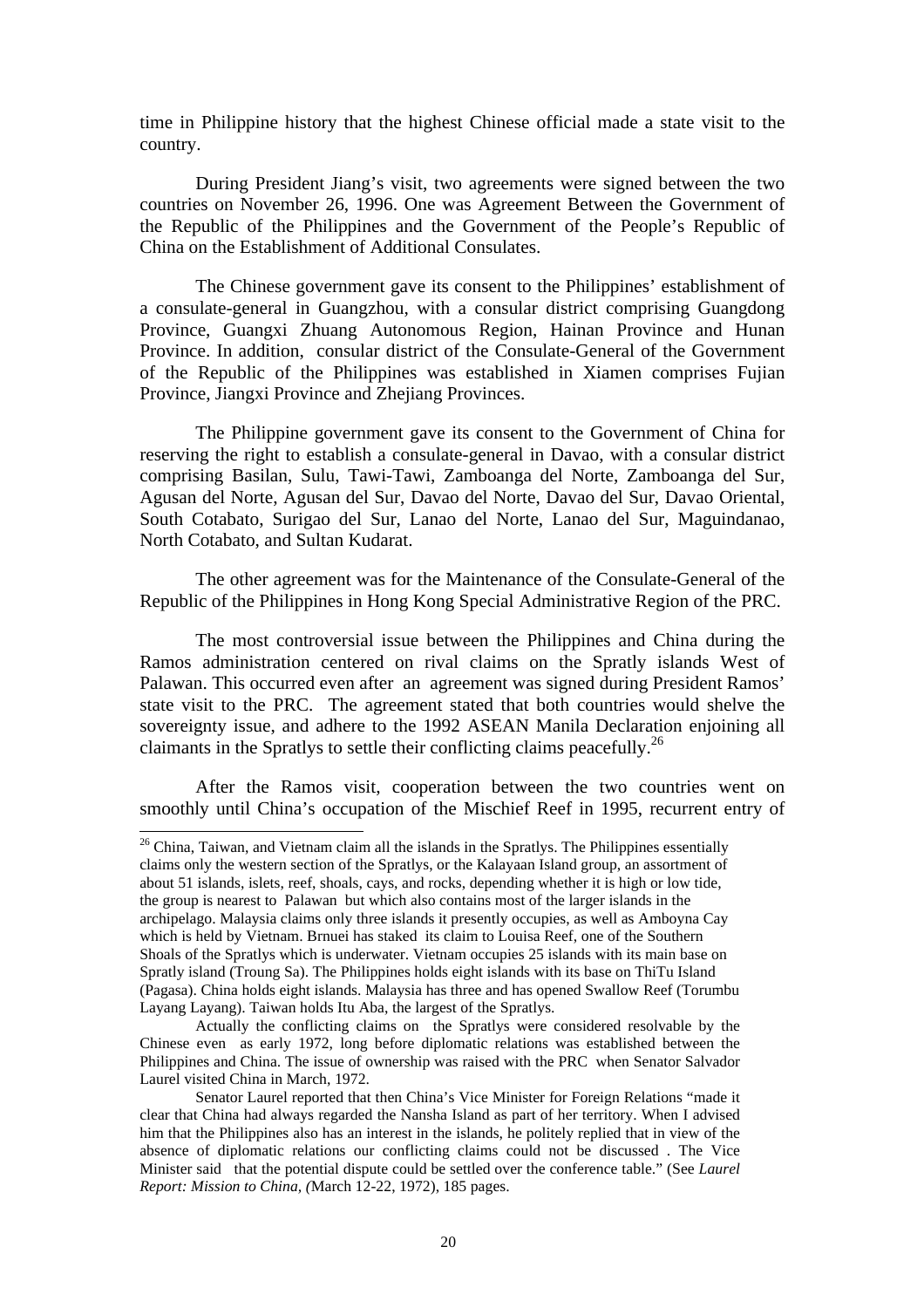Chinese patrol boats, fishing vessels, and the attempted occupation of the Scarborough shoal. These developments not only engaged the attention of the Ramos government but led to confrontational behavior that soured Philippine-PRC diplomacy over the Spratlys. It also gave the Department of Defense reason to lobby for an increase of its budget in order to modernize its defense structures. And it led the Department of Foreign Affairs to shift its strategy from quiet diplomacy to "internationalizing the issue," by questioning the legitimacy of China's occupation of the Mischief Reef in international forums. It has also brought Congress into the controversy, and has convinced many of its members to seek stronger security arrangement with the United States of America. Some of its members have questioned the wisdom of the Philippine Senate in rejecting a new agreement on the American military bases rejected during the Aquino administration. They claimed that with the presence of the American bases, the Chinese would not dare occupy the islands. The Philippine military interpreted Chinese presence as: "invasion," "intrusion," "violation of Philippine territorial sovereignty," and "occupation" of Philippine territory and waters. Since 1995 the Philippine military considers Chinese presence in the Mischief Reef as a threat to Philippine security.

In 1995 it was feared that friendly relations between China and the Philippines would deteriorate after Chinese occupation of the Mischief Reef. In fact most observers linked Chinese occupation of the Mischief reefs with commercial and trade issues. They argued that commercial relations would only improve if and when the Chinese occupation of the Mischief Reef was resolved. Several Filipino political leaders demanded that the Chinese leave Mischief Reef as a precondition to improved Philippine-China relations.

Indeed over the past decade there has been a tendency by many observers to associate political developments with economic performance. For instance some quarters have claimed that rampant kidnapping of ethnic Chinese in the Philippines have led to flight of their capital to China. There is also talk that the tension in the Mischief Reef could only exacerbate our commercial relations with China.

We were told that from an international relations perspective and particularly from a political standpoint security concerns that are given primary importance as in the case of Chinese occupation of the Mischief, would reduce trade activities. Yet a review of trade statistics from 1995 to 1998 appears to prove these observers wrong (See table 4).

It appears that despite the China's construction of a structure over the Mischief Reef in 1995 and with the controversy it has spawned since then, trade volumes between the two countries have increased dramatically over the same four year period. (See Table 4)

Trade volume increased from \$456.7 in 1994 to \$1306 in 1995 or an increase of 65 percent. Indeed the trade volume increased more markedly in 1997 when the Mischief Reef controversy became more pronounced and the Asian financial crisis occurred. More striking perhaps is the fact that while the trade volume between China and the Philippines increased during the 1997 financial crisis, China's trade volume with other ASEAN countries plummeted significantly.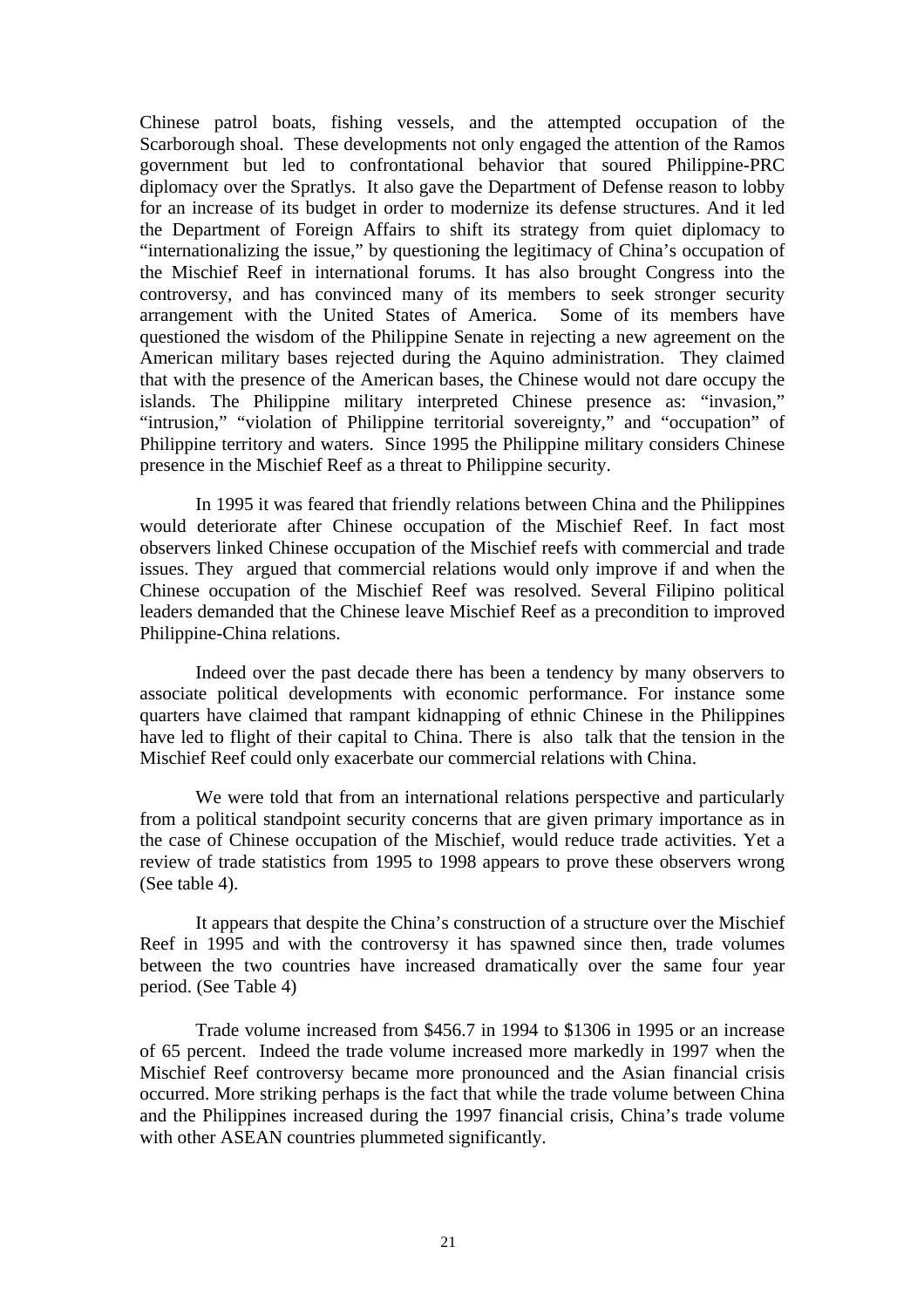| Year | Total   | <b>Exports</b> | Imports |
|------|---------|----------------|---------|
| 1998 | 2013.00 | 512.00         | 1501.00 |
| 1997 | 1666.00 | 327.00         | 1339.00 |
| 1996 | 1387.00 | 372.00         | 1015.00 |
| 1995 | 1306.00 | 275.00         | 1030.00 |
| 1994 | 456.97  | 163.94         | 293.03  |
| 1993 | 354.53  | 173.87         | 180.66  |
| 1992 | 297.64  | 113.9          | 183.74  |
| 1991 | 351.27  | 127.77         | 223.5   |
| 1990 | 223.86  | 61.76          | 162.1   |
| 1989 | 271.33  | 50.23          | 221.1   |
| 1988 | 309.08  | 66.8           | 242.28  |
| 1987 | 293.51  | 87.95          | 205.96  |
| 1986 | 215.38  | 104.69         | 110.69  |

Table 4. Philippine Trade With China (in million US\$)

This is also true with Chinese investments in the Philippines. From 1995 to June 1998, when the Mischief Reef issue was smoldering, China opened over 100 enterprises with a total investment of over US\$140 million. And then at the height of the Mischief Reef controversy, when the Philippines threatened to internationalize the issue, two of the largest corporations in China set up subsidiaries in the Philippines. The Haier Group of China setup a subsidiary company for production and marketing of air conditioners in the Philippines and the China National Technical Import and Export Corporation (CNTIEC) established the CNTIEC Philippine Mechanical and Electrical Products Co. Ltd.. Currently Harbin Power Engineering Company Ltd., is engaged in a project of coal power station in Mindanao, the investment totals \$220 million. For this project China will provide \$165 million of seller's credit.  $27$ 

It appears that these new subsidiaries are direct mainland ventures and have no capital contributions from the Filipino Chinese. Chinese investments were brought in by the Ramos liberalization policy and as part of the broader incentive measures extended for foreign investments. Moreover the Chinese believe that they have comparative advantage over competing industries as they have newer technology and machinery. Chinese FDI ventures was started in 1995. The investments were mainly in selected ASEAN countries such as Malaysia, Thailand and in 1997, the Philippines. These ventures were undertaken with Chinese government encouragement.

## *Foreign Direct Investments in China*

 $\overline{a}$ 

It is significant to note that Filipino-Chinese businessmen did not make significant investments in China until 1984-1985. Notwithstanding close accommodation between the Marcos regime and the Chinese government, and despite frequent trips (10 years) made by Filipino-Chinese businessmen to China to explore business opportunities there, no large investments were made. This is surprising considering that there was a flurry of foreign businessmen wanting to invest in China once the country opened up its economy. China shifted its policy dramatically on FDI,

<sup>&</sup>lt;sup>27</sup> "The Sino-Philippine Economic Trade Relations toward the New Century," paper presented by Ambassador Chen Shenglou at *The Philippines and Northeast Asia in the 21st Century,*February 8-9, 1999, Manila, Philippines.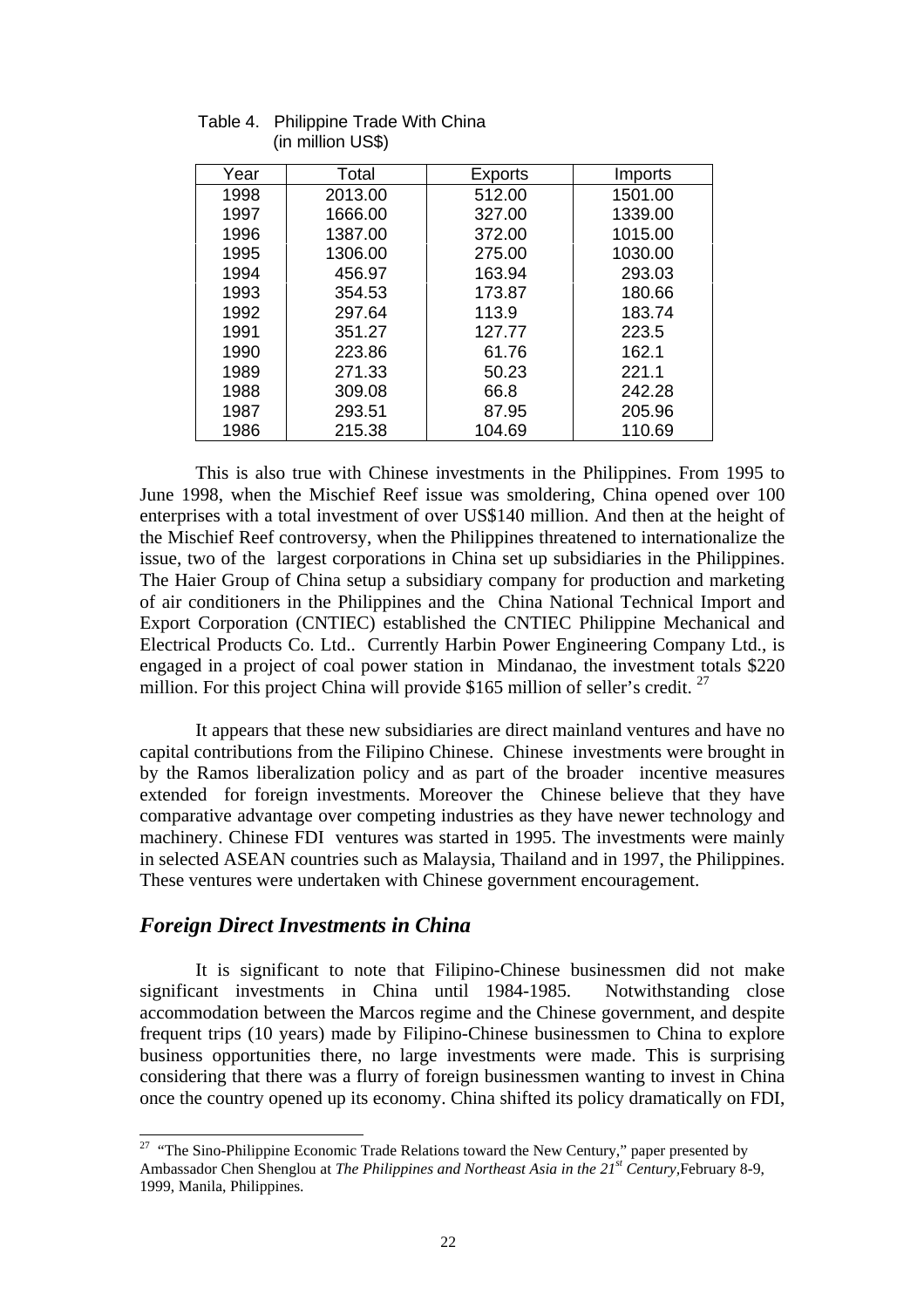from prohibition to active encouragement of FDI. In 1979 China instituted its Four Modernisations Program and passed the Joint Venture Law in the same year. Most Filipino-Chinese businessmen who have businesses in China before 1984, explained why they were hesitant in investing in China. They were uncertain of the Chinese "Command economy." Moreover there were no clear rules on protection and security of foreign investments, and they were fearful that under the Communist system, their investments to be under the control of the Communist regime. Furthermore, the centerpiece of China's formal FDI promotion during the early 1980s were confined to the Special Economic Zones (SEZs) in southern China and the Export Processing Zones (EPZs) whose operations were unfamiliar to the Philippine Chinese. Records of foreign direct investment (FDI) into China from the Philippines confirmed these accounts (See Table 5). In contrast between 1979 and 1983 there were already increasing foreign direct investments into China increased from Japan, Hong Kong, Macau, Singapore, Thailand, United Kingdom and even the United States. These foreign firms, to use a phrase of Krugman, took advantage of the "fire sale" in China in the opportune time.<sup>28</sup> FDI into China reached US\$386 million in 1982, going up to US\$4 billion in 1991, US\$7 billion in 1992, US\$23 billion in 1993 and US\$33 billion in 1994. The only other country that surpassed the volume of FDI was the U.S.

Except for San Miguel Corporation, most FDI into China has been undertaken by the ethnic Chinese in the Philippines. Parenthetically some political analysts claim that Philippine Chinese FDI flow cannot be regarded as foreign since Filipino-Chinese share common language and culture with the Chinese. However such investments still fall under the category of FDI since they emanate from the Philippines and from Filipino citizens.

Unlike overseas Chinese investors from the U.S., Hong Kong, Singapore and Thailand who invested in hi-tech industries and heavy industries,  $29$  most Filipino-Chinese investments are mostly in medium and small scale enterprises. These were limited banking operations, travel agencies, processing of junk food, manufacturing of nails, bolts, nuts, road and building construction, bags, umbrellas, wallets, shirts, groceries, bakeries, printing shops, real estate directed at residential housing, retail complexes, and assembly of computers. Philippine FDI into China went down from \$15.53 million in 1988 to \$4.71 in 1989 due mainly to the Tianamen Incident. But from 1991, due to liberalization of foreign capital participation in property development led to significant inflows of Philippine FDI into China (See Table 5). The investment increased from \$17.44 million to \$276.11 million in 1992 and more than doubled to \$630.63 million in 1993.

Filipino-Chinese who have good knowledge of business in China, distributed their investments among different and already established industries in China such as breweries, cigarettes, hotels, recreational resorts, manufacturing of rubber shoes, airconditioners, and household appliances. One of the reasons given for investing in established Chinese industries was to take advantage of product identity in the host country. Many products of the newly established industries are not known to the Chinese customers. Except for San Miguel Beer, the Philippines has no other brand

<sup>&</sup>lt;sup>28</sup> See P.R. Krugman, "Fire-sale FDI," MIT, <http:/web.mit.edu/krugman/www/>.

<sup>29</sup> See Tao Qu and M.B. Green, *Chinese Foreign and Direct Investment: a substantial perspective on location,* 1997.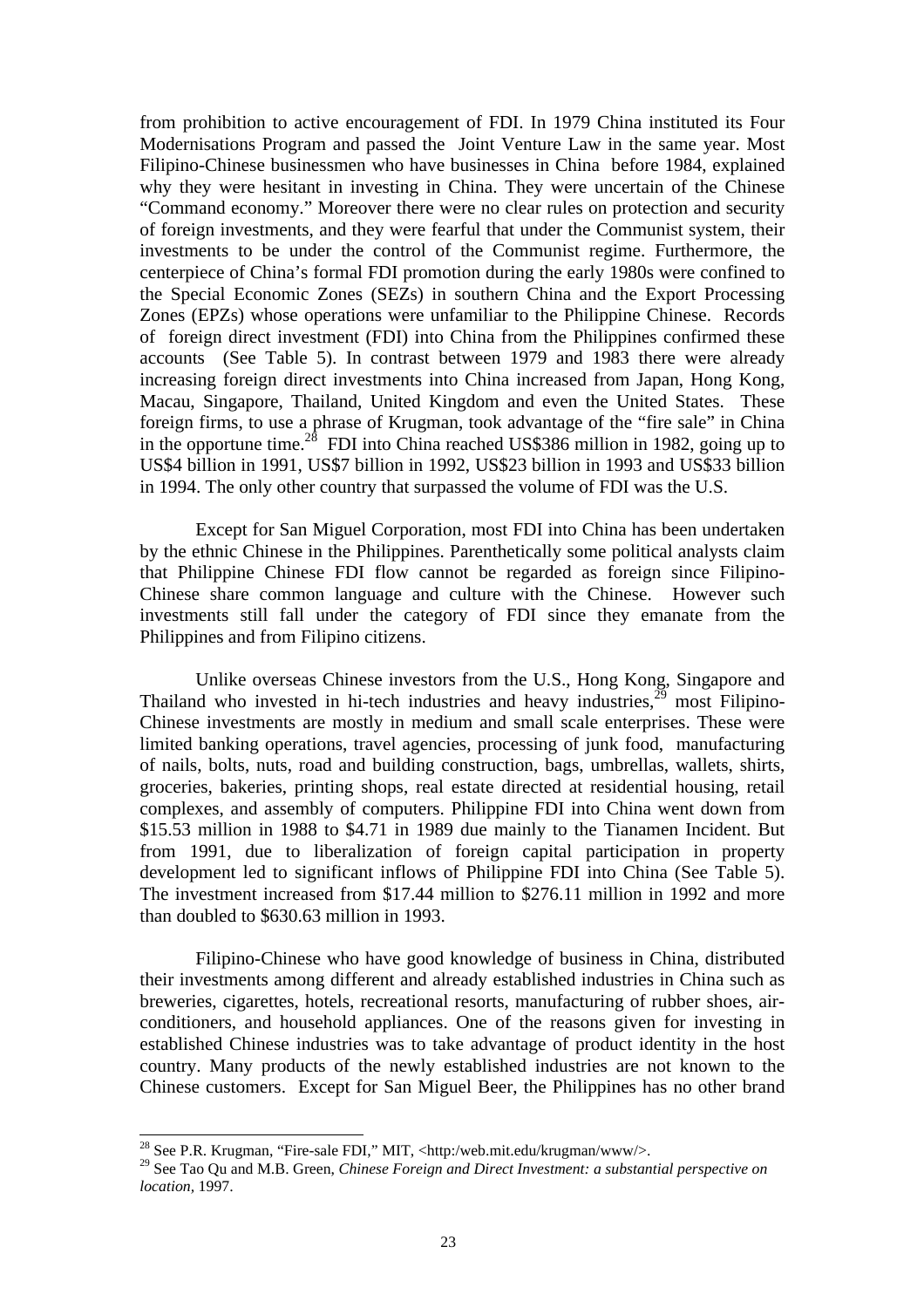names known in China. Partnerships were also preferred for these allowed them to overcome impediments arising out of local and arcane "rules of the game."

| Year | Number | Amount |
|------|--------|--------|
| 1984 |        | 2.1    |
| 1985 | 22     | 40.56  |
| 1986 | 9      | 3.81   |
| 1987 | 10     | 30.5   |
| 1988 | 22     | 15.53  |
| 1989 | 12     | 4.71   |
| 1990 | 18     | 10.78  |
| 1991 | 30     | 17.44  |
| 1992 | 153    | 276.11 |
| 1993 | 302    | 630.63 |
| 1994 | 162    | 290.69 |

Table 5. Foreign Direct Investment into China from the Philippines\* (Amounts in US\$ million)

Source: Department of Trade and Materials Business, *China Foreign Economic Statistics 1979-1991, 1992. China's Statistical Yearbook 1995, 1996. Almanac of China's Foreign Economic Relations and Trade 1995-1996.*

Compared to Hong Kong's 60%, Japan, Taiwan and the U.S. 10% respectively, and EU's 5%, Philippine FDI in China is miniscule only 0.5% of the total FDI into China in 1992.<sup>30</sup> As with all early foreign investors, a large number of these investments were not profitable. Interviews with most medium and small enterprise Filipino-Chinese investors in China from 1987 revealed that their investments in real estate and small scale manufacturing were wiped out long before the 1997 financial crisis. This is particularly true to real estate investments which is a "high-risk and high-return investment." Their early loses were due to fierce competition from other overseas Chinese investors from Hong Kong, Taiwan, Malaysia, and Thailand. They also found that after the first five years of tax and other incentives there was no other support from the local Chinese government. After five years when tax exemptions and other investment incentives lapsed, their competitive advantages virtually wiped out by businesses of the host country. It appeared too that by the mid 1990s, China was more interested in drawing FDI into technology intensive industries. Moreover China was more interested in channeling FDI into large-scale, and advanced technology intensive industries. On the other hand, China was no longer interested in attracting FDI whose products were intended solely for the China market. They want production for both domestic and foreign markets. This rules out most of the FDI in medium and small scale industries. "By 1994 foreignfunded enterprises accounted for 15 times more exports than would have been expected on the basis of their contribution output."<sup>31</sup>

<sup>30</sup> See China's Ministry of Foreign Trade and Economic Cooperation, Reported by *Business China, June, 1993.*

<sup>&</sup>lt;sup>31</sup> See Nicolas Lardy, "The Role of Foreign Trade and Investment in China's Economic

Transformation," in A.G. Walder, *China's Transitional Economy,* Clarendon Press, Oxford, 1996.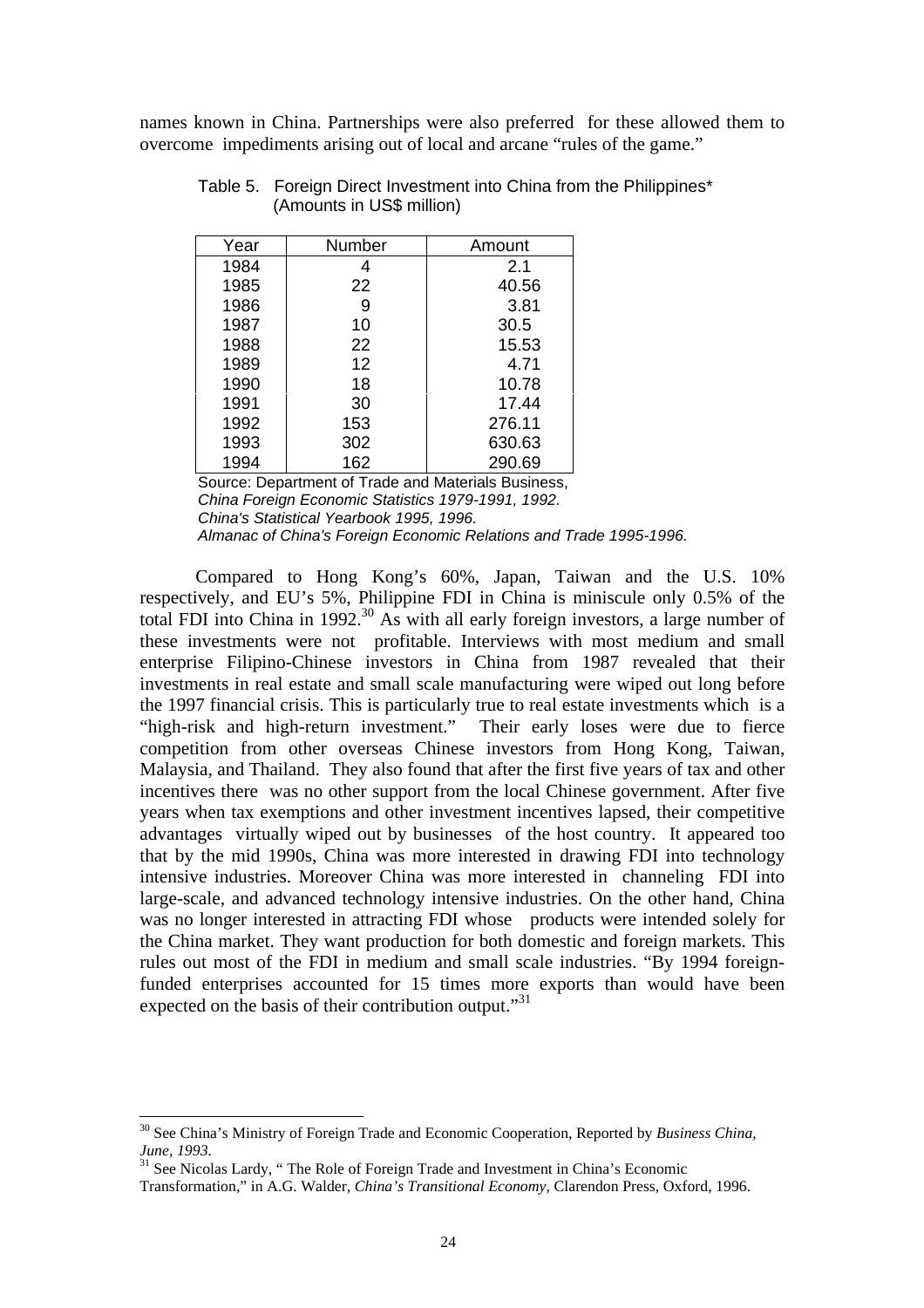#### *Conclusion:*

It is clear that from the 1995 to 1998 trade and investment data, that bad political relations such as the conflict over the Scarborough Shoal and the Mischief Reef did not lead automatically to bad business relations. Neither did the investment data show that the increase in Philippine investments in China were capital flights or the direct outcome of rampant kidnapping of Filipino Chinese. Rather it was the result of the attempt of some Filipino Chinese to take advantage of China's liberalization policy that allowed foreign capital participation in real estate development in that country. The trade and investment data also show that it was President Ramos' policy under Executive Order 244 that abolished the strictures on trade balancing policy that led to the remarkable increase in trade volume between the Philippines and China. It is also clear that not only correct economic policy such as EO 244 can hardly be deterred by bad political relations, it can even overcome the adverse effects of the 1977 financial crisis in Asia.

In principle, there is no necessary connection between good politics and good commercial relations but they can be complimentary. In the history of the political economy of Philippines-China relations they need not go hand in hand.

A major concern which is not explored in this paper is when does bad political relations affect good economic relations. Given the difficult sovereignty issue on the Mischief Reef, Taiwan pressure for the Philippines to issue a visa to President Lee Teng Hui, and the periodic threat of our legislators to pursue a two-China policy, at what point will China continue to regard the Philippines as a good market and good environment for investment. Conversely given so much the heated controversy over the Kalayaan Island Group, illegal entry of Chinese traders, hostesses, and fishermen in our waters, will Philippine political leaders provide a more favorable investment environment to the Chinese? Will they grant the same incentives extended to other favored nationalities in the Philippines?

Given China's economic growth for the past twenty years, China's trade and investment policies are beginning to be governed by more objective economic considerations. But many Chinese political leaders still maintain the long-held view that politics is an important factor in foreign and economic policies. This means that the size of our trade and China's investments in the Philippines will depend in part on our wise cultivation of friendly and cordial relations with each other.

The principal issue for the Philippines is not whether our economies are complementary or competitive, whether the sovereignty issue over the Spratlys should be resolved bilaterally or multilaterally, but the extent to which we could convince China that cooperation in all fronts is in our mutual interest. Certainly a modernized China and an economically strong Philippines will make good political allies.